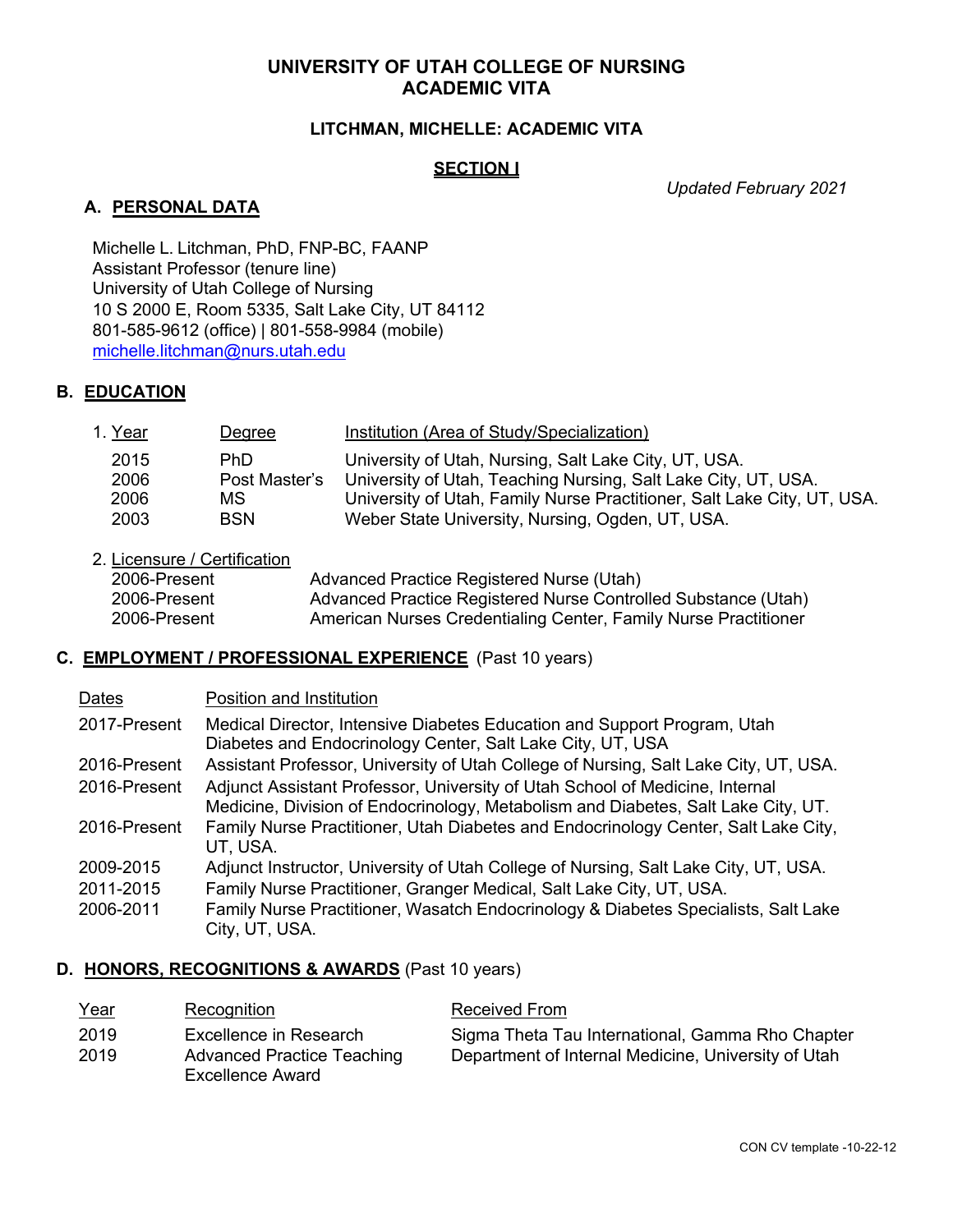| Year      | Recognition                                               | <b>Received From</b>                                                                                                                                    |
|-----------|-----------------------------------------------------------|---------------------------------------------------------------------------------------------------------------------------------------------------------|
| 2019      | Fellow                                                    | Fellow, American Psychological Association Minority<br>Fellowship Program - Leadership and Education<br>Advancement Program (LEAP) for Diverse Scholars |
| 2019      | Women Scientist Honors,<br><b>Reading Exhibit</b>         | Marriott Library, University of Utah                                                                                                                    |
| 2018      | <b>Excellence in Research</b>                             | <b>Utah Nurse Practitioners</b>                                                                                                                         |
| 2018      | President's Nightingale Award                             | Sigma Theta Tau International, Nu Nu Chapter                                                                                                            |
| 2017      | 1 <sup>st</sup> Place Research Challenge<br>Winner        | Stanford Medicine X   Symplur Signals Everyone<br>Included Research Challenge                                                                           |
| 2017      | Fellow                                                    | Health Data Exploration Summer Institute, University of<br>California                                                                                   |
| 2017-2019 | Vice President Clinical &<br><b>Translational Scholar</b> | Health Sciences, University of Utah                                                                                                                     |
| 2017      | <b>Faculty Career Development</b><br>Fellow               | Geriatric Workforce Enhancement Program, University<br>of Utah                                                                                          |
| 2016      | Induction as a Fellow                                     | <b>American Association of Nurse Practitioners</b>                                                                                                      |
| 2013      | State Award for Excellence for<br>Utah                    | <b>American Association of Nurse Practitioners</b>                                                                                                      |
| 2011      | <b>Excellence in Leadership</b>                           | <b>Utah Nurse Practitioners</b>                                                                                                                         |
| 2011      | <b>Excellence in Clinical Practice</b>                    | Sigma Theta Tau International Gamma Rho Chapter                                                                                                         |
| 2010-2012 | Pre-Doctoral Fellowship                                   | Jonas Center for Nursing Excellence/John A.<br>Hartford Foundation, University of Utah                                                                  |
| 2009-2011 | Pre-Doctoral Fellowship                                   | Noorda Family Foundation/University of Utah<br>John A. Hartford Foundation                                                                              |

## **E. RESEARCH AND SCHOLARLY WORK**

# 1. Funded Extramural Grants/Contracts

| Dates                   | Amount    | Title & Funding Agency                                                                                                                                                           | Role and Percent Contribution  |
|-------------------------|-----------|----------------------------------------------------------------------------------------------------------------------------------------------------------------------------------|--------------------------------|
| $10/1/20 -$<br>12/31/20 | \$10,000  | Development of Peer Facilitator Training<br>Modules in Spanish<br><b>Association of Diabetes Care and</b><br><b>Education Specialists</b><br>(MPI: N Allen & A Sanchez-Birkhead) | Co-Investigator<br>5%          |
| 11/01/20-<br>10/31/20   | \$100,000 | A Pilot Trial of a Financial Toolkit for<br>Emerging Adults with Type 1 Diabetes<br><b>Association of Diabetes Care and</b><br><b>Education Specialists / Certification</b>      | <b>Primary Mentor</b><br>$0\%$ |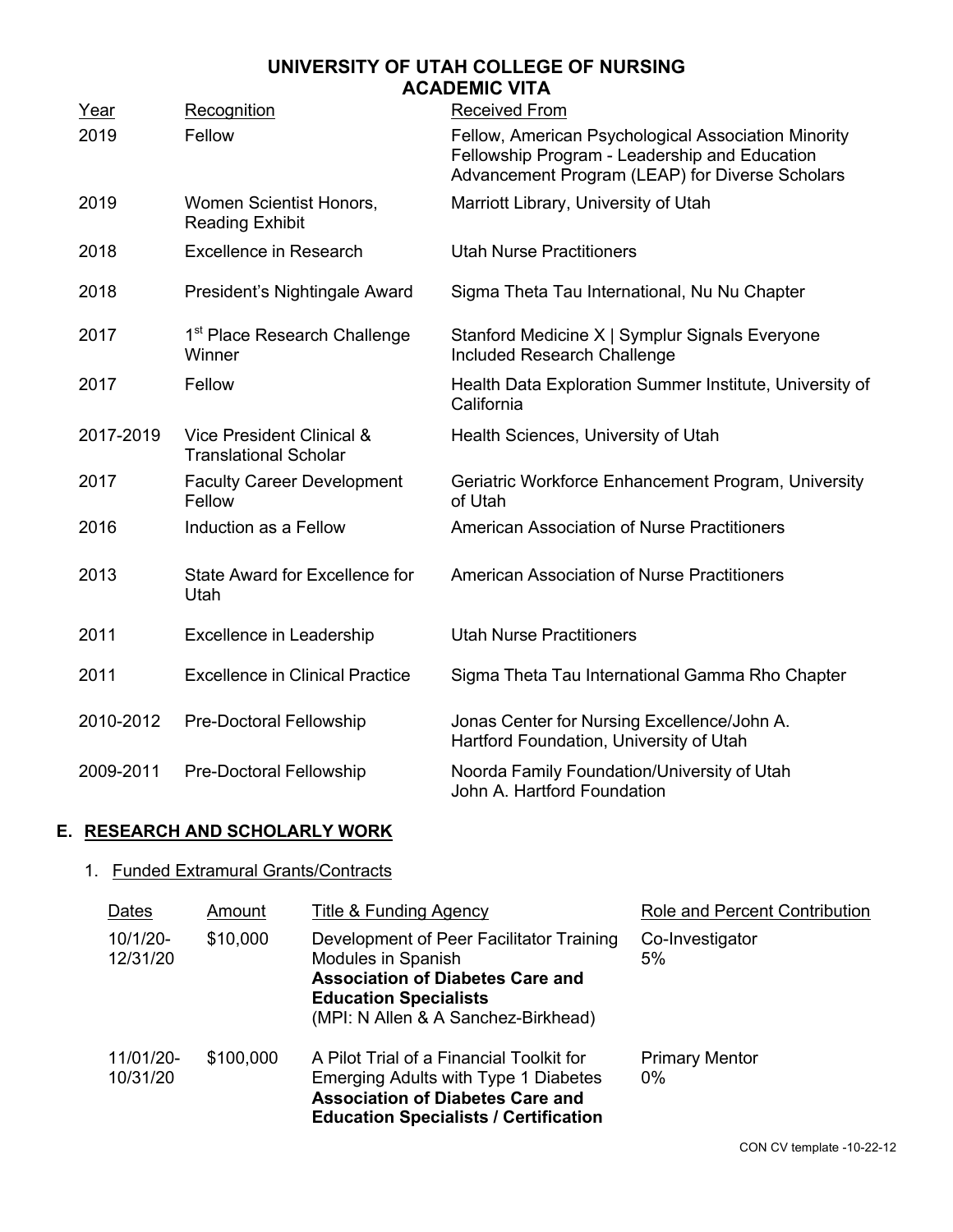| UNIVERSITY OF UTAH COLLEGE OF NURSING<br><b>ACADEMIC VITA</b> |             |                                                                                                                                                                                                                                |                                                                                                    |
|---------------------------------------------------------------|-------------|--------------------------------------------------------------------------------------------------------------------------------------------------------------------------------------------------------------------------------|----------------------------------------------------------------------------------------------------|
|                                                               |             | <b>Board for Diabetes Care and</b><br><b>Education Mentored Post-Doctoral</b><br><b>Fellowship in Integrated Diabetes</b><br><b>Management</b><br>(PI: J Blanchette)                                                           |                                                                                                    |
| 2020-<br>2023                                                 | \$2,109,913 | Interdisciplinary Training in Cancer,<br>Caregiving and End-of-Life Care<br>T32 NR013456<br>(MPI: L Ellington & K Mooney)                                                                                                      | <b>Faculty Mentor</b><br>$0\%$                                                                     |
| 09/01/20-<br>08/30/22                                         | \$385,982   | Adapting and Assessing the Feasibility<br>of a Diabetes Self-Management<br><b>Education and Support Telehealth</b><br>Intervention for Rural Populations to<br>Reduce Disparities in Diabetes Care<br><b>R56 NINR NR019466</b> | Multiple Principal Investigator<br>(Contact PI)<br>10%                                             |
| 12/2019-<br>12/2022                                           | \$113,991   | Social media use and social support<br>among adolescent siblings of<br>children with cancer.<br>NINR 1F31NR018987-01<br>(PI: S Wawrzynski)                                                                                     | Advisor<br>$0\%$                                                                                   |
| 08/01/19-<br>07/30/20                                         | \$82,000    | Community Engagement in Utah to<br>Reduce A1C in Type 1 Diabetes<br><b>Sorenson Legacy Foundation</b>                                                                                                                          | Multiple Principal Investigator<br>(Contact PI)<br>10%                                             |
| 01/01/19-<br>12/31/19                                         | \$130,000   | <b>Combining Flash Glucose Monitoring</b><br>and Online Peer Support to Improve<br>Outcomes in Hispanic Spanish-<br>Speaking People with Type 2 Diabetes<br><b>Abbott Diabetes Care</b>                                        | Principal Investigator<br>10%                                                                      |
| 09/01/14-<br>06/01/19                                         | \$4,519,369 | Self-Regulation and Collaborative<br>Coping with Type 1 Diabetes Over the<br>Lifespan<br>1DP3DK103999 NIDDK<br>(MPI: C Berg/V Helgeson)                                                                                        | Co-Investigator since 2017<br>5%                                                                   |
| 07/01/17-<br>06/30/18                                         | \$49,999    | <b>Comparative Effectiveness of Online</b><br>Peer Support for Diabetes Treatment<br>Approaches<br><b>PCORI Tier III</b><br>(PI: Greenwood)                                                                                    | <b>Advisory Board</b><br>$0\%$                                                                     |
| 06/01/17-<br>05/31/20                                         | \$5,294,560 | Driving Out Diabetes, A Larry H. Miller<br><b>Family Wellness Initiative</b><br><b>Larry H. and Gail Miller Family</b><br><b>Foundation</b><br>(PI: Fagerlin)                                                                  | Medical Director/PI of the<br>Diabetes One-Day Education<br>and Care Program<br>(\$410,062)<br>15% |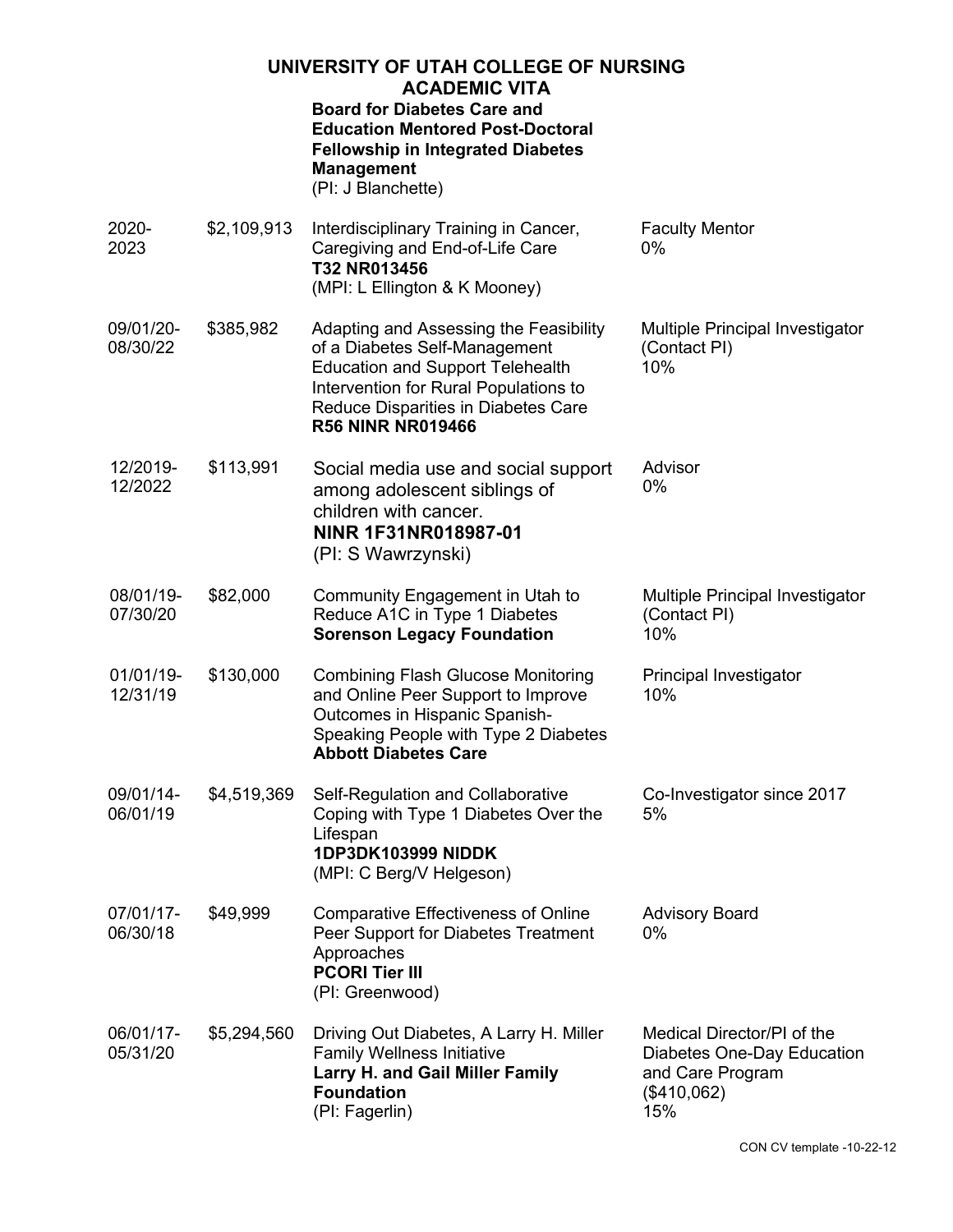|    | 06/01/16-<br>05/31/17  | \$49,998                           | <b>Community Partnership for Patient</b><br>Centered Outcomes Research in<br>Hispanics with Type 2 Diabetes<br><b>PCORI Tier III</b><br>(PI: N Allen) | Stakeholder Collaborator<br>Researcher<br>3% |
|----|------------------------|------------------------------------|-------------------------------------------------------------------------------------------------------------------------------------------------------|----------------------------------------------|
| 2. |                        | <b>Intramural Grants/Contracts</b> |                                                                                                                                                       |                                              |
|    | Dates                  | Amount                             | Title & Funding Agency                                                                                                                                | Role and Percent Contribution                |
|    | $6/15/20-$<br>06/14/21 | \$20,000                           | Iterative Design of D-COPES<br>(Diabetes - Connecting Online Peers to<br>Enhance Support)<br><b>Dick and Timmy Burton Pilot Grant</b>                 | <b>Principal Investigator</b>                |

- 02/01/20- 01/31/21 \$20,091 Adapting a Mobile Phone Intervention to Improve Self- and Social-Regulation for Type 1 Diabetes During Emerging Adulthood. **Vanderbilt School of Medicine Grant** (MPI: L Mayberry, C Berg, D Wiebe) Co-Investigator
- 01/01/20 \$20,000 A Feasibility Study of Older Adults with Type 2 Diabetes and Their Care Partners Using RT-CGM Share **University of Utah College of Nursing Burton Grant** Multiple Principal Investigator
- 11/01/19 \$1,950 Interviews of Older Adults and Their Care Partners Using RT-CGM Share **One U Family Caregiving Initiative** Multiple Principal Investigator
- 12/01/19- 11/30/19 \$48,390 Family Involvement and Sharing Information among Families with Multiple Members with Type 1 Diabetes **University of Utah Driving Out Diabetes Initiative** Multiple Principal Investigator
- 08/01/19- 07/30/20 \$28,917 Mixed Methods Evaluation of Care **Partners University of Utah Driving Out Diabetes Initiative** Principal Investigator
- 01/01/19- 12/31/19 \$20,000 A Feasibility Study of Older Adults and their Care Partners using RT-CGM Share **University of Utah Center on Aging** Multiple Principal Investigator
- $03/18 -$ 08/18 \$2,600 Review of the Diabetes Online Community Principal Investigator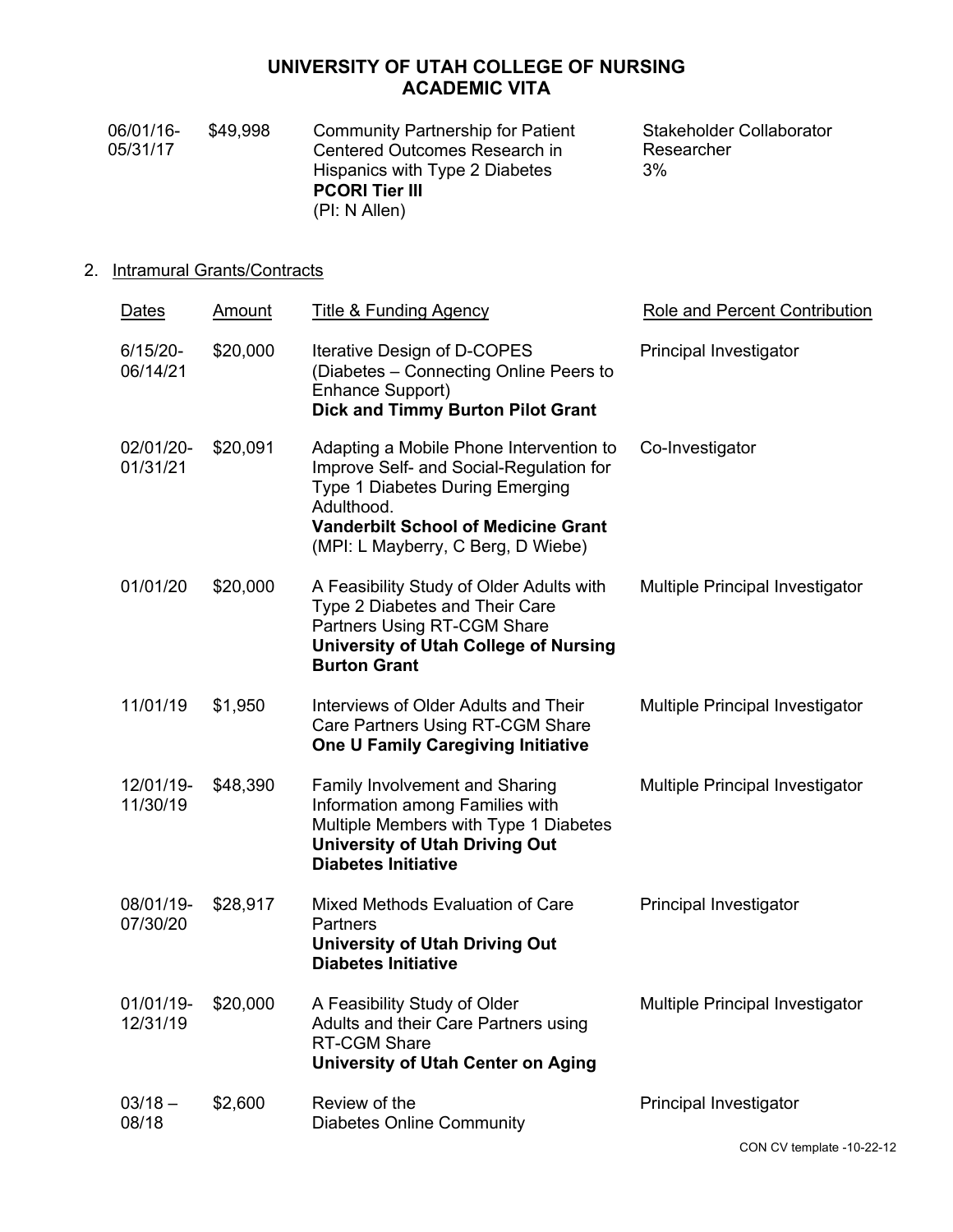|                       | UNIVERSITY OF UTAH COLLEGE OF NURSING<br><b>ACADEMIC VITA</b> |                                                                                                                                                                                                                                                                                              |                                      |  |  |
|-----------------------|---------------------------------------------------------------|----------------------------------------------------------------------------------------------------------------------------------------------------------------------------------------------------------------------------------------------------------------------------------------------|--------------------------------------|--|--|
| Dates                 | Amount                                                        | <b>Title &amp; Funding Agency</b>                                                                                                                                                                                                                                                            | <b>Role and Percent Contribution</b> |  |  |
|                       |                                                               | <b>American Association of Diabetes</b><br><b>Educators Award</b>                                                                                                                                                                                                                            |                                      |  |  |
| $09/17 -$<br>09/18    | \$24,700                                                      | Improving Diabetes Prevention via<br>Social Media Engagement<br><b>Miller Diabetes Initiative Grant</b><br><b>University of Utah</b>                                                                                                                                                         | Multiple Principal Investigator      |  |  |
| 05/01/17              | \$30,000                                                      | Improving Clinical, Behavioral and<br>Psychosocial Type 1 Diabetes<br>Outcomes with an Online Peer Health<br>Intervention.<br><b>University of Utah Diabetes and</b><br><b>Metabolism Center Pilot Grant</b>                                                                                 | Principal Investigator               |  |  |
| 06/01/16-<br>05/31/17 | \$24,960                                                      | <b>Qualitative Research into the Barriers</b><br>for Effective Patient Self-Management of<br><b>Comorbid Diabetes and Asthma</b><br><b>Community Pharmacy Foundation</b><br>(PI: M Feehan)                                                                                                   | Co-Investigator                      |  |  |
| 11/16/15-<br>11/30/18 | \$38,681                                                      | Utilizing Information Technology in the<br>Management and Treatment of<br>Diabetes. Office of Research, Idaho<br><b>State University</b><br>(PI: XXU)                                                                                                                                        | Consultant                           |  |  |
| 06/01/16-<br>05/31/17 | \$2,910                                                       | The Fakebetes Challenge: A High<br><b>Fidelity Diabetes Simulation for Nurse</b><br><b>Practitioner Students.</b><br><b>Academy of Health Science</b><br><b>Educators, University of Utah</b>                                                                                                | Principal Investigator               |  |  |
| 05/31/14              | \$5,000                                                       | Using social media to help student<br>clinicians better understand the<br>experiences and expectations of<br>people with chronic illness.<br>Département de médecine familiale<br>et de médecine d'urgence,<br>Université Laval, Bourses d'aide à la<br>relève du DMFMU.<br>(PI: H Witteman) | Co-Investigator                      |  |  |
| 03/01/11-<br>02/28/12 | \$500                                                         | Research Grant, Multiple Method<br>Analysis of the Diabetes Online<br>Community<br>Sigma Theta Tau International, Nu Nu<br><b>Chapter</b>                                                                                                                                                    | Principal Investigator               |  |  |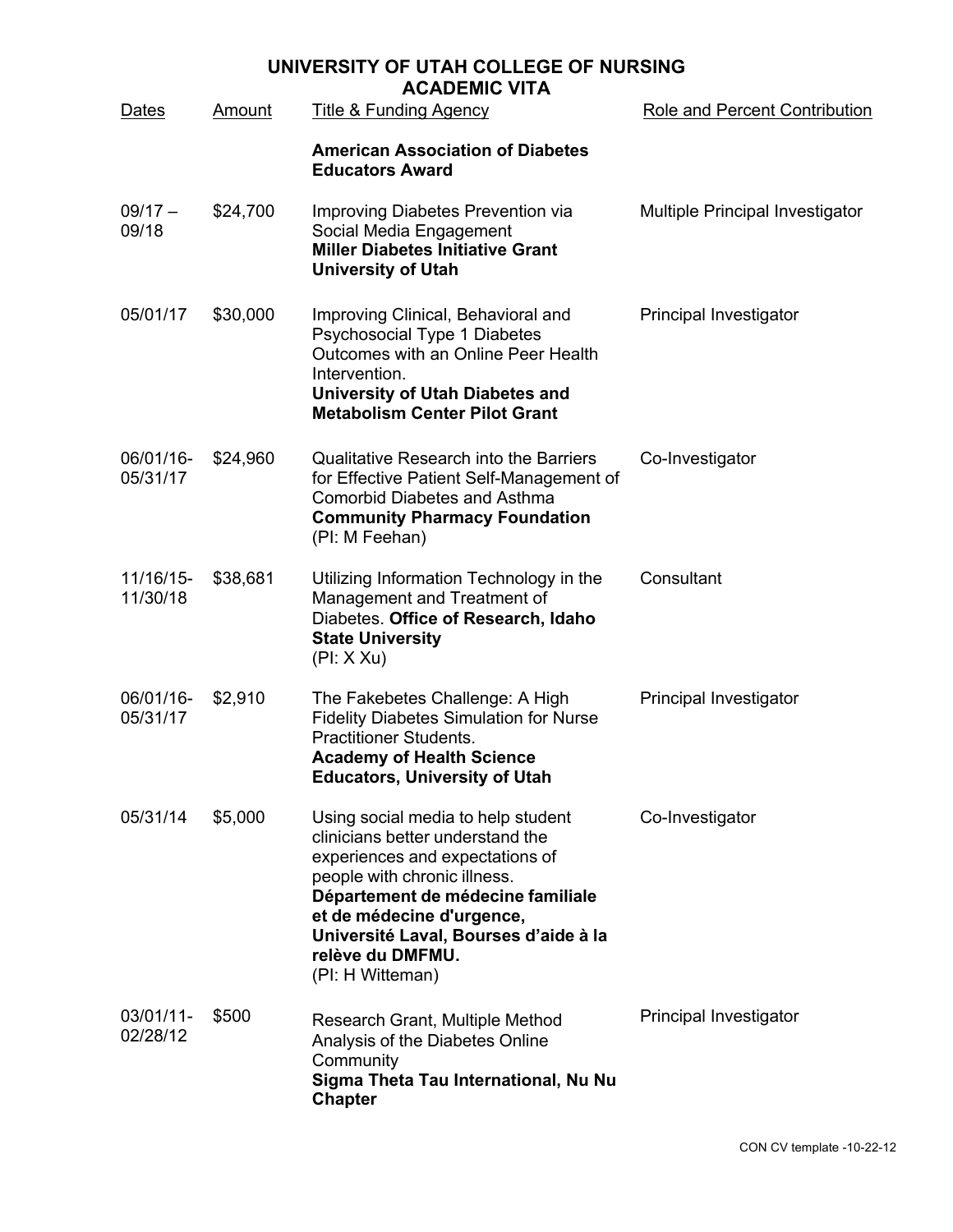#### **F. PUBLICATIONS** (Selected publications, Past 10 years)

1. Books or Book Chapters

Allen, N.A. & **Litchman, M.L.** (2020). Using Diabetes Technology in Older Adults. In Digital health for Diabetes (1<sup>st</sup> ed.). Elsevier, Cambridge, MA.

Gee, P.M. & **Litchman, M.L.** (2018). The use of social media in nursing: Pitfalls and opportunities. In C.J. Huston, (Ed.) *Professional issues in nursing: Challenges and opportunities* (5<sup>th</sup> ed.). Philadelphia, PA: Wolters Kluwer/Lippincott Williams & Wilkins.

#### 2. Journal Publications

\*#Kent de Grey, R. G., Berg, C. A., Tracy, E. L., Kelly, C. S., Lee, J., **Lichtman, M. L.**, Butner, J., Munion, A. K., & Helgeson, V. S. (2020). Can't you see I'm trying to help? Relationship satisfaction and the visibility and benefit of social support in type 1 diabetes. *Journal of Social and Personal Relationships*. https://doi.org/10.1177/0265407520973762

\*#McDowell, M.E., **Litchman, M.L.**, Guo, J. (*Accepted).* The Transition Experiences of Adolescents with Type 1 Diabetes from Pediatric to Adult Care Providers. *Child: Care, Health & Development.*

\*#**Litchman, M.L.**, Ryan, D., Yehl, K., Rinker, J., Burke, S.D. (2020). Developing the 2020 Diabetes Care & Education Specialist Competencies: A Modified Delphi Study. *The Diabetes Educator, 46*(4)*.* https://doi.org/10.1177/0145721720936607

Ryan, D., Burke, S.D., **Litchman, M.L.**, Bronich-Hall, L., Kolb, L., Rinker, J., Yehl, K. (2020). Competencies for Diabetes Care and Education Specialists. *The Diabetes Educator, 46*(4)*.* https://doi.org/10.1177/0145721720931092

\*#**Litchman, M.L.**, Walker, H.R., FitzGerald, C., Gomez Hoyos, M., Lewis, D.M., Gee, P.M. (In Press). Patient-Driven Diabetes Technologies: Sentiment and Personas of the #WeAreNotWaiting and #OpenAPS Movements**.** *Journal of Diabetes Science and Technology.* (DIY Special Edition). https://doi.org/10.1177/1932296820932928

*\*#*Berg, C.A., Helgeson, V.S., Tracy, E.L., **Litchman, M.L.**, Butner, J. (2020, epub ahead of print). Age Differences in Reactivity to Daily General and Type 1 Diabetes Stressors. *Psychology and Aging.* doi: 10.1037/pag0000519

\*#Tracy, E. L., Berg, C. A., Kelly, C. S., Kent de Grey, R. G., Allen, N. A., **Litchman, M. L.**, Butner, J.E. & Helgeson, V. S. (In Press). The benefits of daily exercise on blood glucose levels and affect among adults with type 1 diabetes. *Journal of Family Psychology.*

Oser, T.K., Oser, S.M., Parascando, J.A., Grisolano, L.A., Bangalore-Krishna, K., Hale, D.E., **Litchman, M.L.**, Haidet, P. (In Press). Challenges and Successes in Raising a Child with Type 1 Diabetes and Autism Spectrum Disorder. *JMIR.* doi:10.2196/17184. PMID: 32217508.

\*#**Litchman, M.L.**, Oser, T.K., Hodgson, L., Heyman, M., Walker, H.R., Deroze, P., Rinker, J., Warshaw, H. (2020). In-Person and Technology-Mediated Peer Support in Diabetes Care: A Systematic Review of Reviews and Gap Analysis. *The Diabetes Educator.* https://doi.org/10.1177/0145721720913275. PMID: 32321370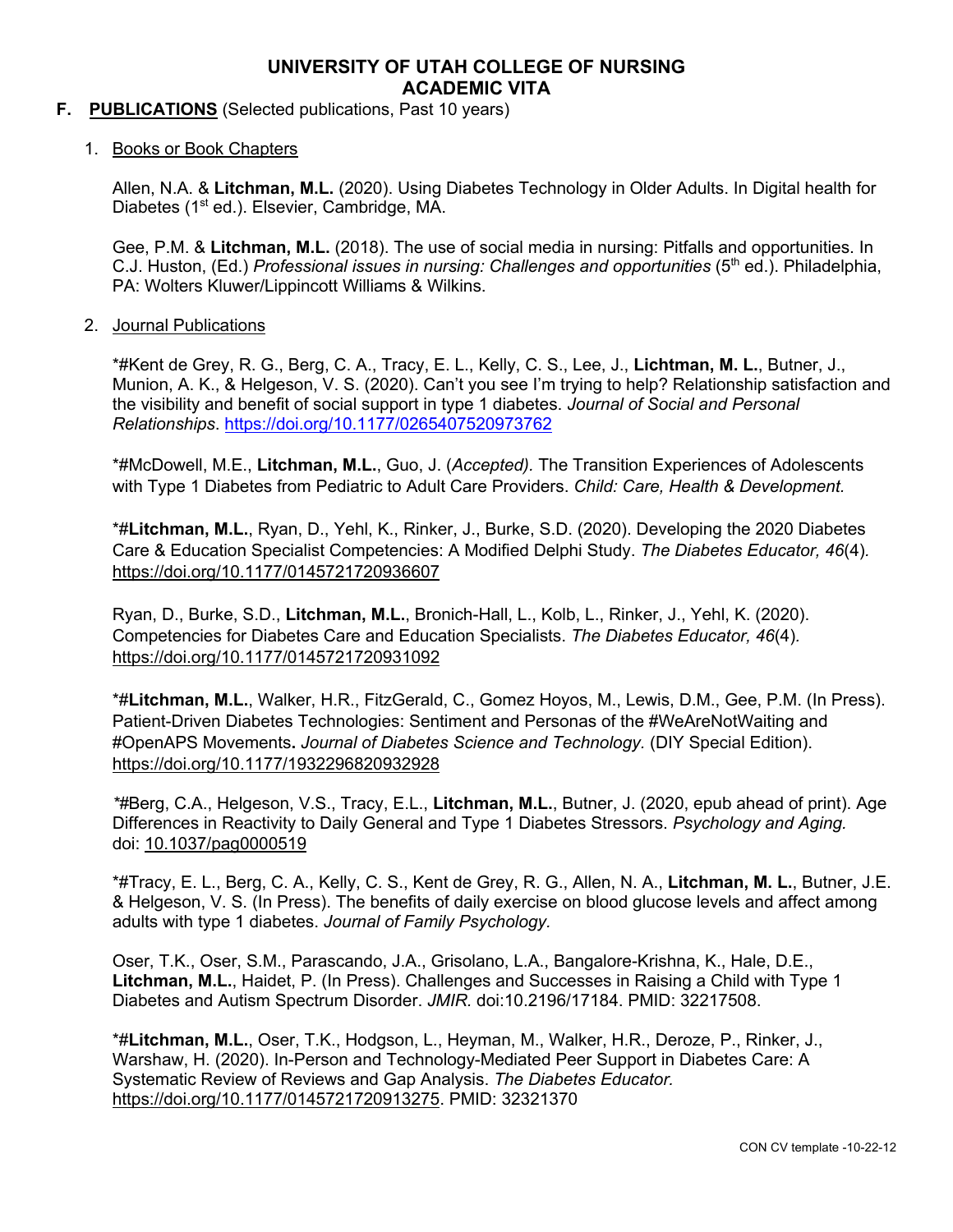\*#Berg, C.A., Helgeson, V.S., Tracy, E.L., Butner, J., Kelly, C., Van Vleet, M., **Litchman, M.L.** (In Press). Daily Illness Appraisal and Collaboration in Couples with Type 1 Diabetes. *Health Psychology.*

Oser, T.K., Oser, S.M., Parascando, J.A., Hessler-Jones, D., Sciamanna, C.N., Sparling, K., Nease, D., **Litchman, M.L.** (2020). Social Media in the Diabetes Community to Assess Psychosocial Outcomes and Needs in People with Diabetes and their Caregivers. *Current Diabetes Reports, 20*(10)*.*  https://doi.org/10.1007/s11892-020-1294-3

\*#Murray, J., Clayton, M.F., & **Litchman, M.L.** Health Care Provider Knowledge and Perceptions of FDA-Approved and Do-It-Yourself Automated Insulin Delivery. (2019, epub ahead of print). *Journal of Diabetes Science and Technology.* https://doi.org/10.1177/1932296819895567 (DIY Special Edition)

\*#**Litchman, M.L.**, Oser, T.K., Wawrzynski, S.E., Walker, H.R., Oser, S. (2019, epub ahead of print). The Underground Exchange of Diabetes Medications and Supplies: Donating, Trading, and Borrowing, Oh My! *Journal of Diabetes Science and Technology.* https://doi.org/10.1177/1932296819888215 (DIY Special Edition)

Warshaw, H., Hodgson, L., Heyman, M., Oser, T.K., Walker, H.R., Deroze, P., Rinker, J., **Litchman, M.L.**, (2019). Perspectives in Practice: The Role and Value of Ongoing and Peer Support in Diabetes Care and Education. *The Diabetes Educator, 45*(6)*.* https://doi.org/10.1177/0145721719882007.

\*#Tracy, E.L., Berg, C.A., Kent de Grey, R.G., Butner, J., **Litchman, M.L.**, Allen, N.A., Helgeson, V.S. (2019). The Role of Self-Regulation Failures and Self-Care in the Link Between Daily Sleep Quality and Blood Glucose Among Adults with Type 1 Diabetes. *Annals of Behavioral Medicine.* https://doi.org/10.1093/abm/kaz044

\*#**Litchman, M.L.,** Allen, N.A., McAdam-Marx, C., & Feehan, M. (2019). Using Projective Exercises to Identify Patient Perspectives of Living with Comorbid Type 2 Diabetes and Asthma. *Chronic Illness.* doi: 10.1177/1742395319872788

\*#Yingling, L., Allen, N., **Litchman, M.L.**, Colicchio, V.D., & Gibson, B.S. (2019). An Evaluation of Digital Health Tools for Diabetes Self-Management in Hispanic Adults: Exploratory Study. *Journal of Medical Internet Research, 4*(3) e12936*.* doi: 10.2196/12936

\*#LaManna, J., **Litchman, M.L.**, Dickinson, J.K., Todd, A., Julius, M.M., Whitehouse, C.R., Hyer, S. & Kavookjian, J. (2019). The Role of Diabetes Education in Mitigating Risk for Hypoglycemia: A Systematic Review. *The Diabetes Educator.* https://doi.org/10.1177/0145721719855931

\*#**Litchman, M.L.,** & Edelman, L.E. Perceptions of the Diabetes Online Community's Credibility, Social Capital, and Help and Harm: Cross-Sectional Comparison Between Baby Boomers and Younger Adults. (2019). *Journal of Medical Internet Research Aging, 2*(2), e10857*.*

\*#**Litchman, M.L.**, Wawrzysnki, S.E., Woodruff, W.S., Arrington, J., Nguyen, Q.C., & Gee, P.M. (2019). Continuous Glucose Monitoring in the Real World Using Photosurveillance of #Dexcom on Instagram: Exploratory Mixed-Methods Study. *Journal of Medical Internet Research Public Health and Surveillance, 5*(2):e11024. doi: 10.2196/11024

**\***Allen, N.A., Colicchio, V.D., **Litchman, M.L.**, Gibson, B.S., Villalta, J., & Sanchez-Birkhead, A.C. (2019*).* Community Partners as Our Teachers to Improve Diabetes Self-Management. *Hispanic Healthcare International Journal, 17*(3)*.* DOI: 10.1177/1540415319843229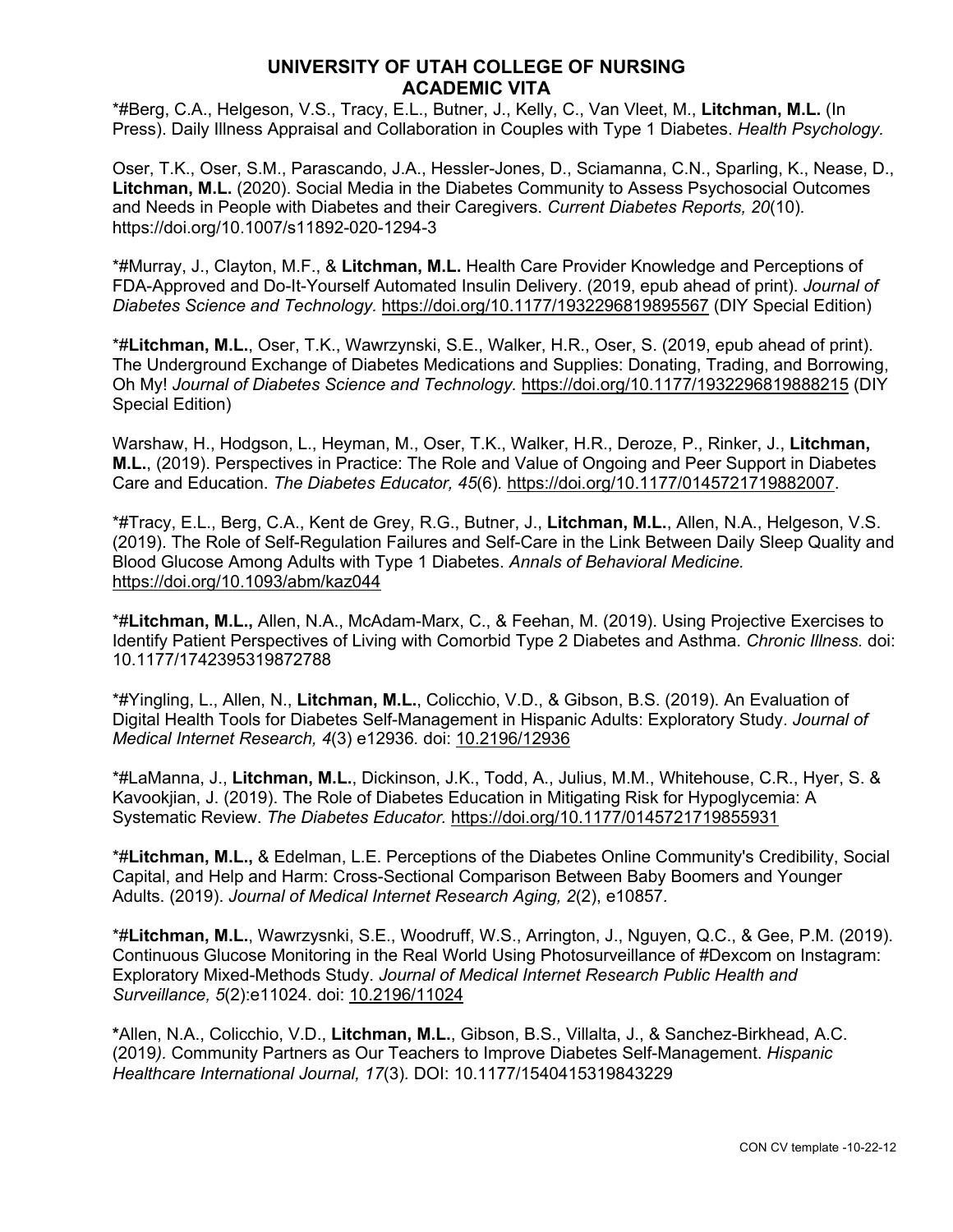\*#**Litchman, M.L.,** Wawrzynski, S.E., Allen, N.A. Tracy, E.L., Kelly, C.S., Helgeson, V.S. & Berg, C.A. (2019, epub ahead of print). Yours, Mine and Ours: A Qualitative Analysis of the Impact of Type 1 Diabetes Management in Older Adult Married Couples. *Diabetes Spectrum, 32*(3)*.*  https://doi.org/10.2337/ds18-0057

\*#**Litchman, M.L.**, Walker, H.R., Ng, A.H., Wawrzynski, S.E., Oser, S.M., Greenwood, D.A., Gee, P.M., Lackey, M. Oser, T.K. (2019, epub ahead of print). State of the Science: A Scoping Review and Gap Analysis of Diabetes Online Communities. *Journal of Diabetes Science and Technology.* https://doi.org/10.1177/1932296819831042 PMID: 30854884 (Special Edition on Diabetes and Social Media).

\*#**Litchman, M.L.**, Tran, M.J. Dearden, S. Guo, J. Simonsen, S., Clark, L. (2019). What Women with Disabilities Write in Personal Blogs about Pregnancy and Early Motherhood: A Qualitative Analysis of Blogs. *JMIR Pediatrics and Parenting, 2*(1): e12355*.* doi: 10.2196/12355

\*#Guo, J., Tay, D.L., **Litchman, M.L.** Hashtags and Heroes: Public Perceptions of Nursing Following a High Profile Nurse Arrest. (2019, epub ahead of print). *Journal of Professional Nursing, 35*(5). https://doi.org/10.1016/j.profnurs.2019.02.005

\*#Greenwood, D.A., **Litchman, M.L.**, Ng, A., Gee, P.M., Ferrer, M., Ferrer, J., Memering, C.E. Eichorst, B., Scibilia, R., Young, H.M., Miller, L.M.S. (2019, epub ahead of print). Development of the Intercultural Diabetes Online Community Research Council: Co-design and Social Media Processes. *Journal of Diabetes Science and Technology.* https://doi.org/10.1177/1932296818818455 PMCID: PMC6399805 (Special Edition on Diabetes and Social Media).

\*#Helgeson, V.S., Berg, C.A., Kelly, C.S., Van Vleet, M., Zajdel, M., Tracy, E.L., **Litchman, M.L.** (2018). Patient and Partner Illness Appraisal and Health Among Adults with Type 1 Diabetes. *Journal of Behavioral Medicine, 42*(3)*.* PMID: 30542808 https://doi.org/10.1007/s10865-018-0001-1

Xu, X., **Litchman, M.L.**, Gee, P.M., Whatcott, W., Chacon, L., Holmes, J. & Srinivasan, S. (2018). Predicting Prediabetes Through Facebook Postings: Protocol for a Mixed-Methods Study. *JMIR Research Protocols, 7*(12): 210720. PMCID: PMC6315248 doi: 10.2196/10720

\*#Tracy, E.L., Berg, C.A., Baker, A.C., Mello, D., Huntbach, B.A., **Litchman, M.L.** & Wiebe, D.J. (2018). Health-Risk Behaviors and Type 1 Diabetes Outcomes in the Transition from Late Adolescence to Early Emerging Adulthood. *Children's Health Care, 48*(3)*.* https://doi.org/10.1080/02739615.2018.1531758

\*#**Litchman, M.L.,** Schlepko, T., Rowley, T., McFarland, M. & Fiander, M. (2018). A Scoping Review of Advanced Practice Registered Nurses Consensus Model Outcomes: Part Four of a Four-Part Series on Critical Topics Identified by the 2015 Nurse Practitioner Research Agenda. *Journal of the American Association of Nurse Practitioners, 30*(12)*.* PMID: 30540631 doi: 10.1097/JXX.0000000000000111 https://bit.ly/2GqyFFE

\*#**Litchman, M.L.**, Lewis, D.M., Kelly, L.A. & Gee, P.M. (2018). Twitter Analysis of #OpenAPS DIY Artificial Pancreas Technology Use Suggests Improved A1C and Quality of Life. *Journal of Diabetes Science and Technology, 13*(2):164-170. (Special Edition on Diabetes and Social Media)*.* PMCID:PMC6399802 https://doi.org/10.1177/1932296818795705

\*#**Litchman, M.L.**, Snyder, C., Edelman, L.S., Wawrzynski, S. E. & Gee, P.M. (2018*).* Diabetes Online Community User Perceptions of Successful Aging with Diabetes: Analysis of a #DSMA Tweet Chat *Journal of Medical Internet Research Aging, 1*(1):e10176*.* https://aging.jmir.org/2018/1/e10176/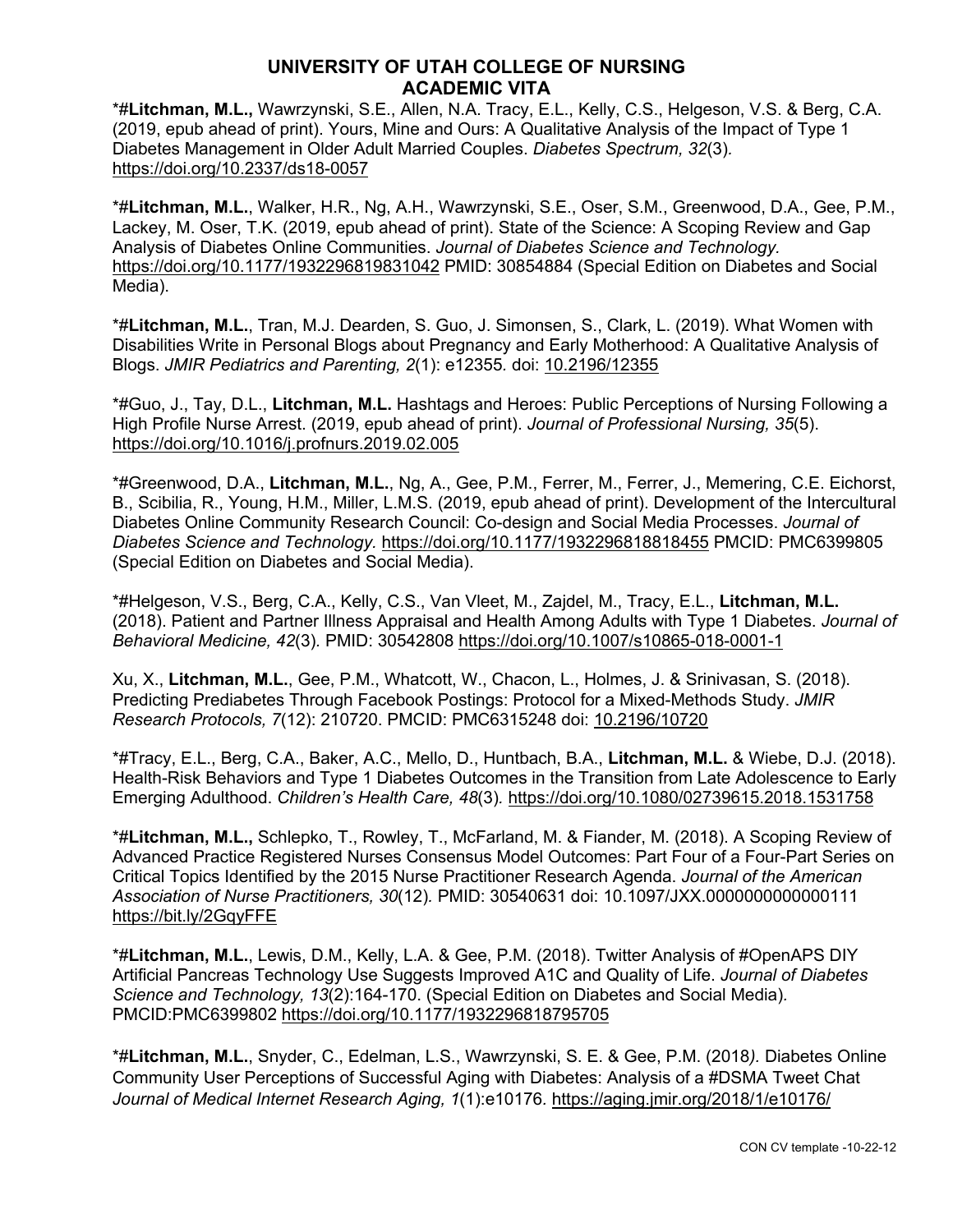\*#**Litchman, M.L.**, Edelman, L.S. & Donaldson, G. (2018). Effect of Diabetes Online Community Engagement on Health Indicators: Cross-Sectional Study. *Journal of Medical Internet Research Diabetes. 3*(2):e8. PMCID: PMC6238850 doi: 10.2196/diabetes.8603

• Selected as the journal article for discussion at the NIH National Network of Libraries of Medicine, Journal Club on February 26, 2019.

\*#Rinker, J., Dickinson, J.K., **Litchman, M.L.**, Williams, A.S., Kolb, L.E., Cox, C., & Lipman, R.D. (2018). The 2017 Diabetes Educator and the Diabetes Self-Management Education National Practice Survey. *The Diabetes Educator, 44*(3), 260-268*.* https://doi.org/10.1177/0145721718765446

\*#**Litchman, M.L.**, Allen, N.A., Colicchio, V.D., Wawrzynski, S.E., Sparling, K.M., Hendricks, K.L. & Berg, C.A. (2018). A Qualitative Analysis of RT-CGM Data Sharing with Care Partners: To Share or Not to Share? *Diabetes Technology and Therapeutics,* 20(1)*.* https://doi.org/10.1089/dia.2017.0285

\*#Nguyen, Q.C., Brunisholz, K.D., Yu, W., McCullough, M., Hanson, H., **Litchman, M.L.**, Li, F., Wan, Y., VanDerslice, J.A., Wen, M., & Smith, K.R. (2017). Twitter-Derived Neighborhood Characteristics Associated with Obesity and Diabetes. *Scientific Reports, 4(*16425). doi:10.1038/s41598-017-16573-1 https://www.nature.com/articles/s41598-017-16573-1

\*#**Litchman, M.L.**, Rothwell, E. & Edelman, L.S. (2017). The Diabetes Online Community: Older Adults Supporting Self-Care Through Peer Health. *Patient Education and Counseling, 101*(3)*.* DOI: http://dx.doi.org/10.1016/j.pec.2017.08.023

\*#**Litchman, M.L** & Allen, N.A. (2017). Real-Time Continuous Glucose Monitoring Facilitates Safety in Older Adults with Type 1 Diabetes: A Pilot Study. *Journal of Diabetes Science and Technology, 11*(5). http://journals.sagepub.com/doi/abs/10.1177/1932296817702657

\*#**Litchman, M.L.** & Tran, M.J. (2017). The Diabetes Mixer: Fostering a Diabetes Community to Support Peer Health. *The People Living with and Inspired by Diabetes Journal*, 2(2), 46-54. doi: http://dx.doi.org/10.17125/plaid.2016.84

\*#**Litchman, M.L.** (2016). The Fakebetes Challenge: A Pilot Study of the Patient as Educator in Diabetes Care. *The People Living with and Inspired by Diabetes Journal, 2*(1), 26-33. doi: http://dx.doi.org/10.17125/plaid.2016.64

#### **Dissertation**

#**Litchman ML.** *A multiple method analysis of peer health in the diabetes online community*. ProQuest Dissertations & Theses Global: Health & Medicine (1755696611). College of Nursing, University of Utah; 2015.

#### 3. Published Abstracts

**Litchman, M.L.**, Oser, T.K., Wawrzynski, S.E., Walker, H.R., Oser, S. (2019). Understanding Financial Access Barriers in Diabetes: Rationing and Underground Trading. *The Diabetes Educator, 45*(4).

LaManna, J., Kavookjian, J., Dickinson, J.K., **Litchman, M.L.**, Todd, A., Whitehouse, C.R., Hyer, S. & Julius, M.M. (2019). A Call to Action: It's Time for Diabetes Educators to Do Something About Hypoglycemia! *The Diabetes Educator, 45*(4).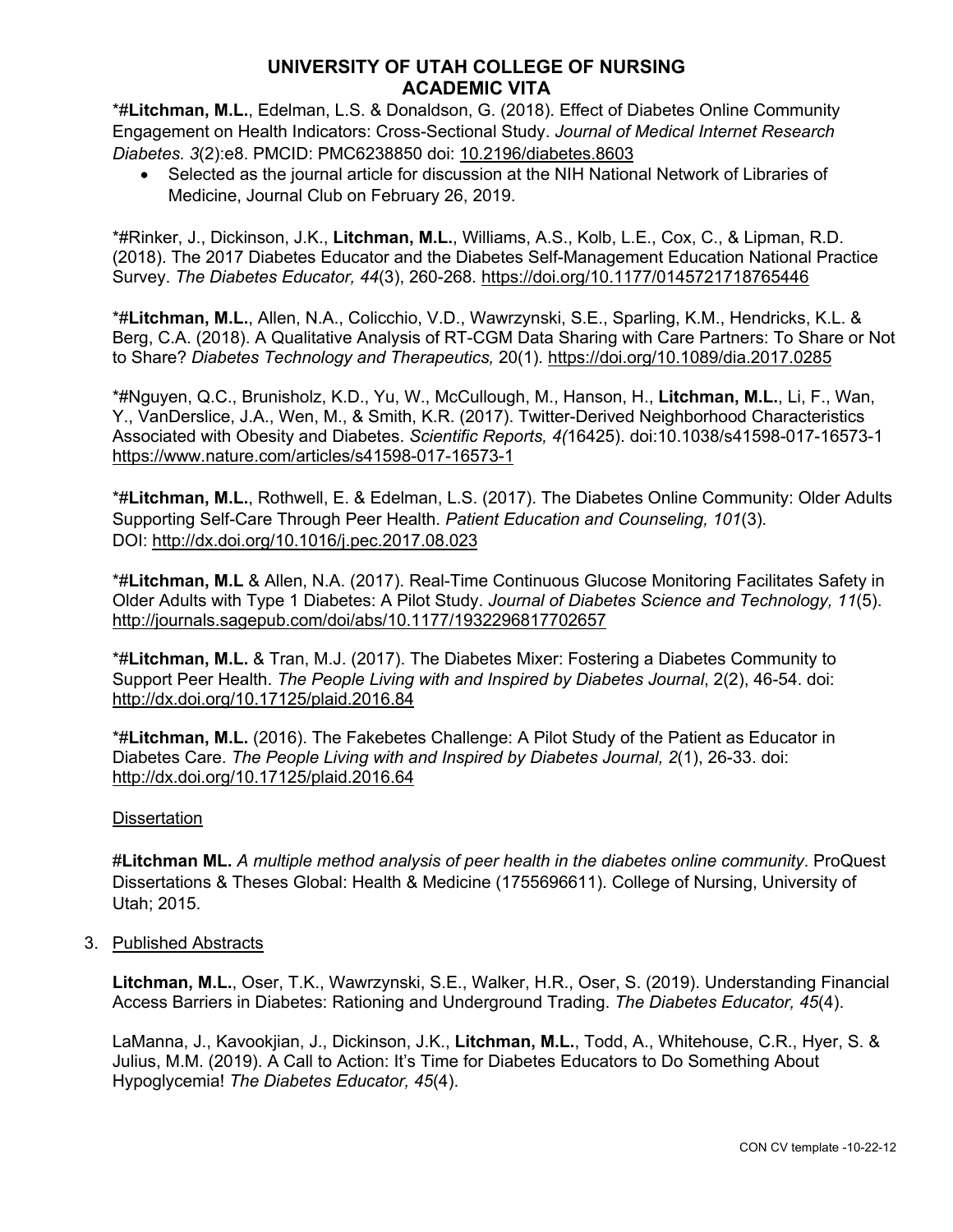Xu, X., **Litchman, M.L.**, Gee, P.M., Jung, S. Whatcott, W., Chacon, L., Holmes, J. & Srinivasan, S. (2019). Understanding Prediabetes Through Facebook: Pilot Study Protocol and Lessons Learned. *Journal of Health Disparities Research & Practice, 12*(5).

Wahl, M., Haynes, A., **Litchman, M.L.**, Fagerlin, A., Delaney, R.K., Neuberger, J., Adjei-Poku, G.S., Serrato, M., Hartnet, M.E. & Fisher, S. (2019). Point-of-Care Retinal Photography is Effective in Indentifying Diabetic Retinopathy in Patients Not Routinely Followed by Opthalmology in the Intermountain West. *Diabetes, 68*(Suppl 1).

Tracey, E.L., Berg, C., Kelly, C.S., **Litchman, M.L.**, Allen, N. & Helgeson, V. (2019). Spillover and Crossover Effects of Daily Stressors Among Couples with Type 1 Diabetes: Relationship Satisfaction as a Moderator. *Annals of Behavioral Medicine, 53,* S675-S675.

**Litchman, M.L.**, Delaney, R.K., Neuberger, J., Wang, X., Fagerlin, A., & Fisher, S. (2019). An interdisciplinary Diabetes One-Day Education and Care Intervention Improves Diabetes Distress and A1C. *Annals of Behavioral Medicine, 53,* S572-S572.

Delaney, R.K., Neuberger, J., Wang, X., Fagerlin, A., **Litchman, M.L.** (2019). Are Patients with Diabetes Getting the Support They Need? Discordant Support from Family and Friends Relates to Poorer Health. *Annals of Behavioral Medicine, 53,* S42-S42.

Tracy, E.L., Berg, C.A., Turner, S.L., de Grey, R.G.K, Butner, J.E., **Litchman, M.L.**, Allen, N.A., Helgeson, V.S. (2019). Daily Sleep Quality and Diabetes Management Among Adults with Type 1 Diabetes. *Annals of Behavioral Medicine, 53,* S386-S386.

Berg, C.A., Helgeson, V.S., Kelly, C.S., Lee, E., Van Vleet, M., Butner, J., **Litchman, M.L.** (2018). Benefit of Support for Daily Diabetes Management Depends on Shared Illness Appraisal in Adults with Type 1 Diabetes. *Annals of Behavioral Medicine, 52,* S197-S197.

Zajdel, M., Helgeson, V., Kelly, C.S., Lee, E., **Litchman, M.L.**, Berg, C.A. (2018). Partner Perception of Diabetes as Shared Benefits Patients with Low Self-Efficacy. *Annals of Behavioral Medicine, 52,* S284- S284.

Helgeson, V., Van Vleet, M., Zajdel, M., Lee, E., **Litchman, M.L.**, Korytkowski, M., Berg, C.A. (2018). Communal Coping: An Examiantion of Shared Illness Appraisal and Collaboration in the Context of Adults with Type 1 Diabetes. *Annals of Behavioral Medicine, 52,* S442-S442.

Lee, E., Berg. C.A., Baker, A.C, Mello, D., Huntbach, B.A., **Litchman, M.L.**, Wiebe, D. (2017). Risky Behaviors and Diabetes Outcomes in the Transition From Adolescence to Emerging Adulthood with Type 1 Diabetes. *Annals of Behavioral Medicine, 51,* S514-S515.

Baker, A.C., Wiebe, D., Lee, E., **Litchman, M.L.**, Berg, C.A. (2017). Disordered Eating, Negative Emotions and Type 1 Diabetes Management During Late Adolescence. *Annals of Behavioral Medicine, 51,* S1048-S1049.

Stump, T., Wiebe, D., Berg, C.A., **Litchman, M.L.** (2017). Goal-Setting for Type 1 Diabetes Management. *Annals of Behavioral Medicine, 51,* S1056-1057.

4. Editorial Boards

Years **Journal** 2020 Guest Editor, Journal of Diabetes Science and Technology, 'DIY' special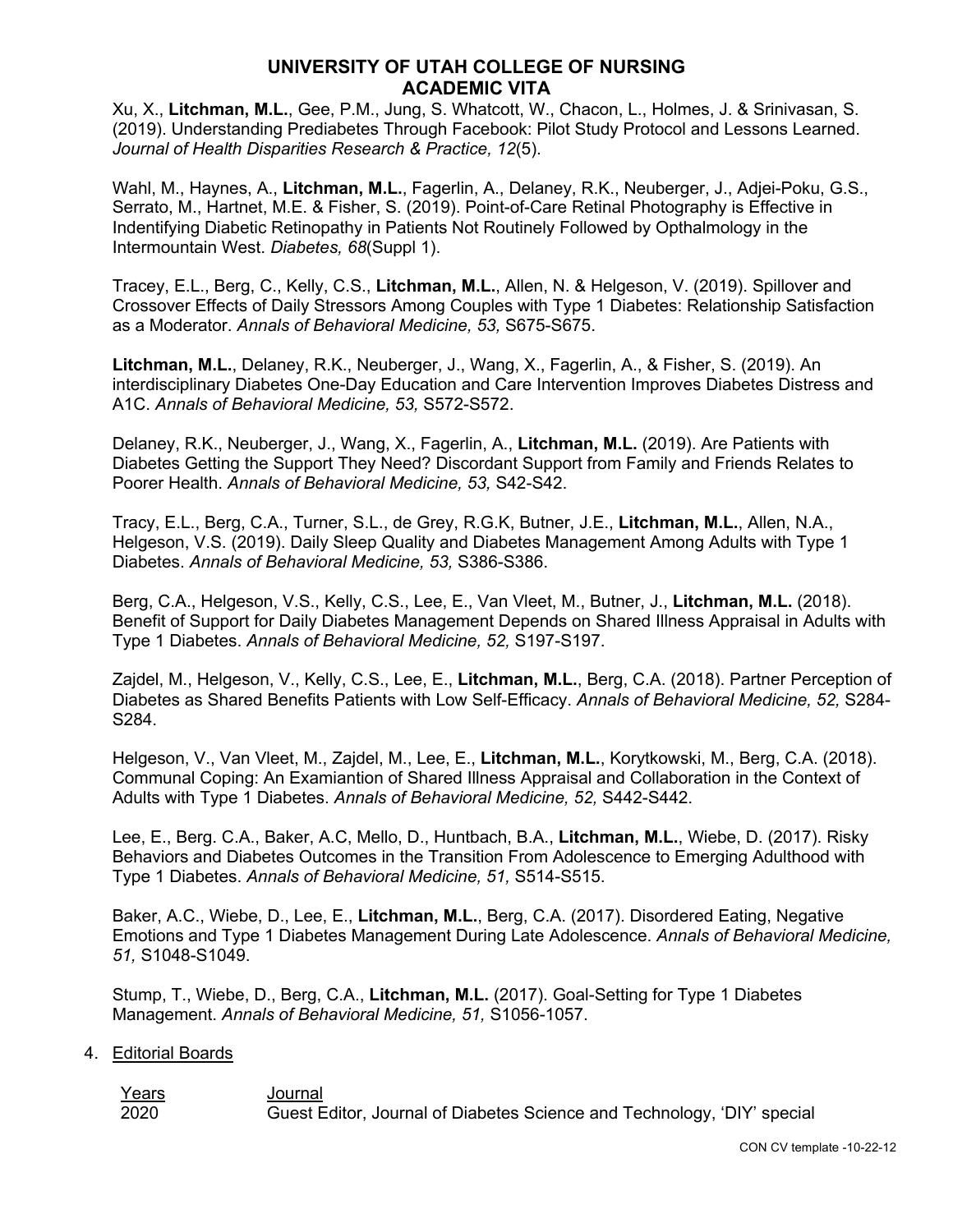issue

## 5. Manuscript, Abstract, and Book Reviews

| Years<br>2018               |              | <b>Book Reviewer</b><br>Sease, J. (2018). Endocrinologic Disorders. In Chisholm-Burns, M.A., Wells,<br>B.G. & Schwinghammer, T.L. (Ed.) Pharmacotherapy Principles and Practice<br>(5 <sup>th</sup> ed., pp. XX). McGraw-Hill. (Role: Book chapter reviewer)                                                  |                                 |
|-----------------------------|--------------|---------------------------------------------------------------------------------------------------------------------------------------------------------------------------------------------------------------------------------------------------------------------------------------------------------------|---------------------------------|
|                             |              | <b>Manuscript Reviewer</b>                                                                                                                                                                                                                                                                                    |                                 |
|                             | 2019-Present | Diabetes Care (Ad Hoc)                                                                                                                                                                                                                                                                                        |                                 |
|                             | 2018-Present | Journal of Diabetes Science and Technology                                                                                                                                                                                                                                                                    |                                 |
|                             | 2017-Present | Journal of Medical Internet Research                                                                                                                                                                                                                                                                          |                                 |
|                             | 2017-Present | <b>Qualitative Health Research</b>                                                                                                                                                                                                                                                                            |                                 |
|                             | 2017-Present | <b>Patient Education and Counseling</b>                                                                                                                                                                                                                                                                       |                                 |
|                             | 2016-Present | People Living with and Affected by Diabetes Journal                                                                                                                                                                                                                                                           |                                 |
|                             |              | <b>Abstract Reviewer</b>                                                                                                                                                                                                                                                                                      |                                 |
|                             | 2020-Present | American Diabetes Association, Scientific Sessions                                                                                                                                                                                                                                                            |                                 |
|                             | 2016-Present | Association of Diabetes Care and Education Specialists, Annual Conference                                                                                                                                                                                                                                     |                                 |
| 2015-2017                   |              | <b>Stanford Medicine X Conference</b>                                                                                                                                                                                                                                                                         |                                 |
| 2012-2014                   |              | Medicine 2.0 Conference                                                                                                                                                                                                                                                                                       |                                 |
| 2011-2012                   |              | American Association of Nurse Practitioners, Annual Conference                                                                                                                                                                                                                                                |                                 |
|                             |              | <b>G. PRESENTATIONS</b> (Selected presentations, Past 10 years)                                                                                                                                                                                                                                               |                                 |
|                             |              | 1. Peer-Reviewed Presentations (*Indicates Student Author)                                                                                                                                                                                                                                                    |                                 |
| <u>Dates</u>                |              | <b>Title, Sponsor</b>                                                                                                                                                                                                                                                                                         | Location                        |
| 2021<br>April<br>(accepted) |              | Litchman, M.L., *Tran, M., *Blanchette, J.E., lacob, E., Oser,<br>T.K., Grigorian, E.G., Edelman, L.S. "GoFundMe isn't a<br>Medical Plan": A Study of Crowdfunding Insulin Success<br>Stories. Western Institute of Nursing.                                                                                  | Virtual                         |
| 2020<br>November            |              | *Rodriguez-Gonzales, B. & Litchman, M.L. Combining<br>Continuous Flash Glucose Monitoring and Peer Support<br>Groups to Improve Outcomes in Hispanic Spanish-Speaking<br>People with Type 2 Diabetes. Lightening Talk (by nomination<br>only). University of Utah Diabetes and Metabolism Research<br>Center. | Salt Lake City, UT<br>(virtual) |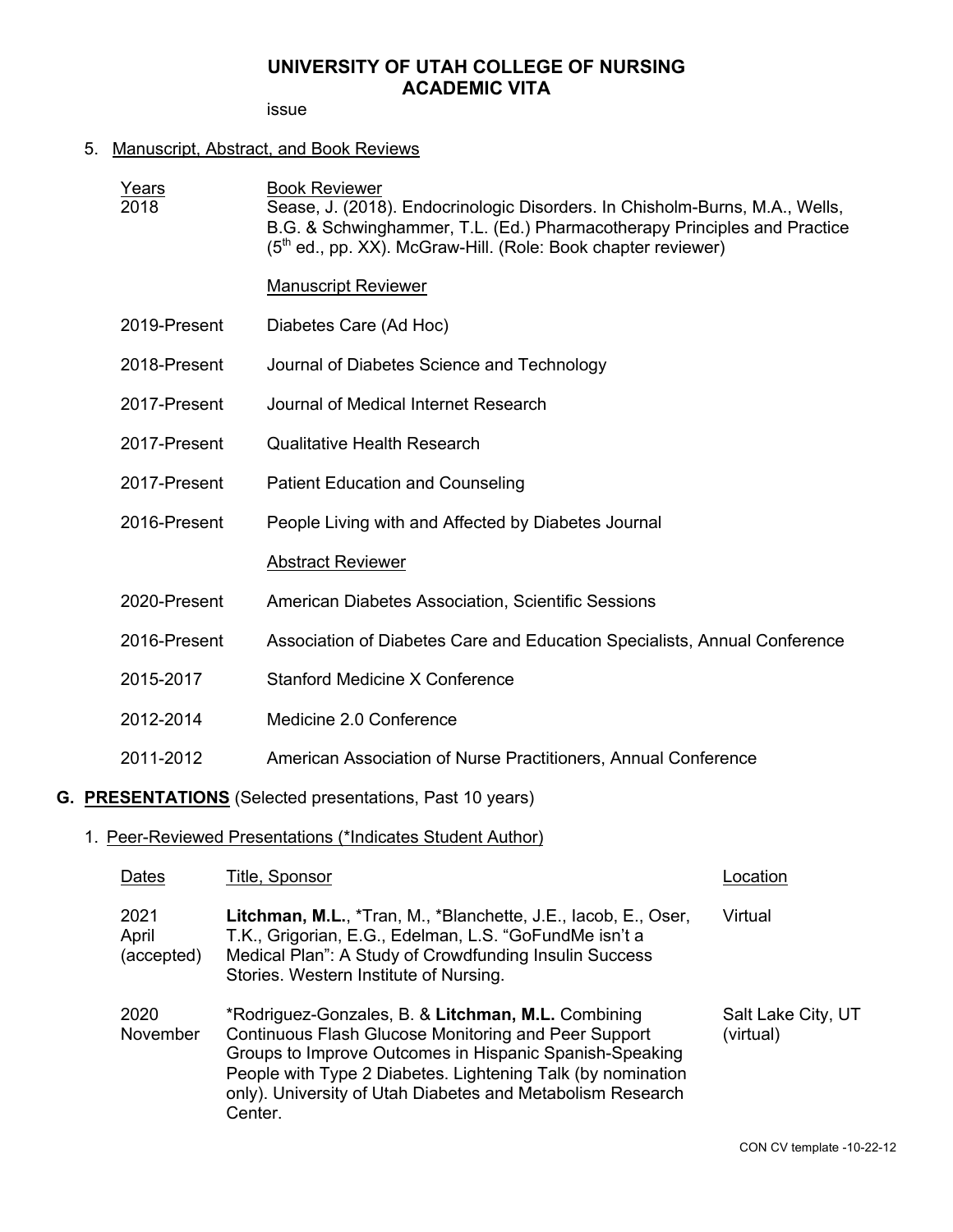| 2020<br>August | *Blanchette, J.E., Litchman, M.L., Rice, C., Deroze, P.S. The<br>Cost of Diabetes: Impact Across the Lifespan. Association of<br>Diabetes Care and Education Specialists Annual Conference.                                                                                                                                                                                                | Atlanta, GA<br>(accepted, not<br>presented due to<br>COVID19) |
|----------------|--------------------------------------------------------------------------------------------------------------------------------------------------------------------------------------------------------------------------------------------------------------------------------------------------------------------------------------------------------------------------------------------|---------------------------------------------------------------|
| 2020<br>August | Dickinson, J.K. & Litchman, M.L. Hypoglycemia in the Real<br>World. Association of Diabetes Care and Education Specialists<br>Annual Conference.                                                                                                                                                                                                                                           | Atlanta, GA                                                   |
| 2019<br>August | Litchman, M.L., *Wawrzynksi, S.E., Allen, N.A., *Tracy, E.L,,<br>Kelly, C.S., Helgeson, V., Berg, C.A. Mine and Ours: The<br>Impact of Type 1 Diabetes in Older Adult Married Couples.<br>American Association of Diabetes Educators Annual<br>Conference.                                                                                                                                 | Houston, TX                                                   |
| 2019<br>August | Litchman, M.L., *Walker, H., & Shockley, C. Online and In-<br>Person Peer Support for Underserved Populations. American<br>Association of Diabetes Educators Annual Conference.                                                                                                                                                                                                            | Houston, TX                                                   |
| 2019<br>August | Litchman, M.L. & Tyler, M. Optimizing Diabetes Education in<br>Deaf and Hard of Hearing Populations. American Association<br>of Diabetes Educators Annual Conference.                                                                                                                                                                                                                      | Houston, TX                                                   |
| 2019<br>April  | *Tran, M.J., Dearden, S., Guo, J. Simonsen, S., Clark, L., &<br>Litchman, M.L. What women with disabilities write in blogs<br>about pregnancy and early motherhood. In<br>L. Clark (Symposium Organizer), Perspectives on<br>Reproductive Health of Women with Disabilities, 52 <sup>nd</sup> Annual<br>Communicating Nursing Research Conference of the Western<br>Institute for Nursing. | San Diego, CA                                                 |
| 2019 April     | Simonsen, S., Dearden, S. Litchman, M.L., Guo, J., & Clark,<br>L. Pregnancy history, intention, and support among women<br>with disability. In L. Clark (Symposium Organizer),<br>Perspectives on Reproductive Health of Women with<br>Disabilities, 52 <sup>nd</sup> Annual Communicating Nursing Research<br>Conference of the Western Institute for Nursing.                            | San Diego, CA                                                 |
| 2019 April     | Clark, L., Simonsen, S., Guo, J., Dearden, S. & Litchman,<br>M.L. Social support of reproductive-aged women with<br>disability. In L. Clark (Symposium Organizer), Perspectives on<br>Reproductive Health of Women with Disabilities, 52 <sup>nd</sup> Annual<br>Communicating Nursing Research Conference of the Western<br>Institute for Nursing.                                        | San Diego, CA                                                 |
| 2018<br>August | Williams, A., Litchman, M.L., Bartos B., & Rivera, E. Inclusive<br>Design: Access to DSMES for People with Diverse Hearing<br>and Visual Abilities. Panel Presentation. American Association<br>of Diabetes Educators Annual Conference.                                                                                                                                                   | Baltimore, MD, USA                                            |
| 2018<br>April  | Helgeson, V.S., Van Vleet, M., Zajdel, M., Lee, E., Litchman,<br>M.L., Kortykowski, M. & Berg, C.A. Communal Coping: An                                                                                                                                                                                                                                                                    | New Orleans, LA,<br><b>USA</b>                                |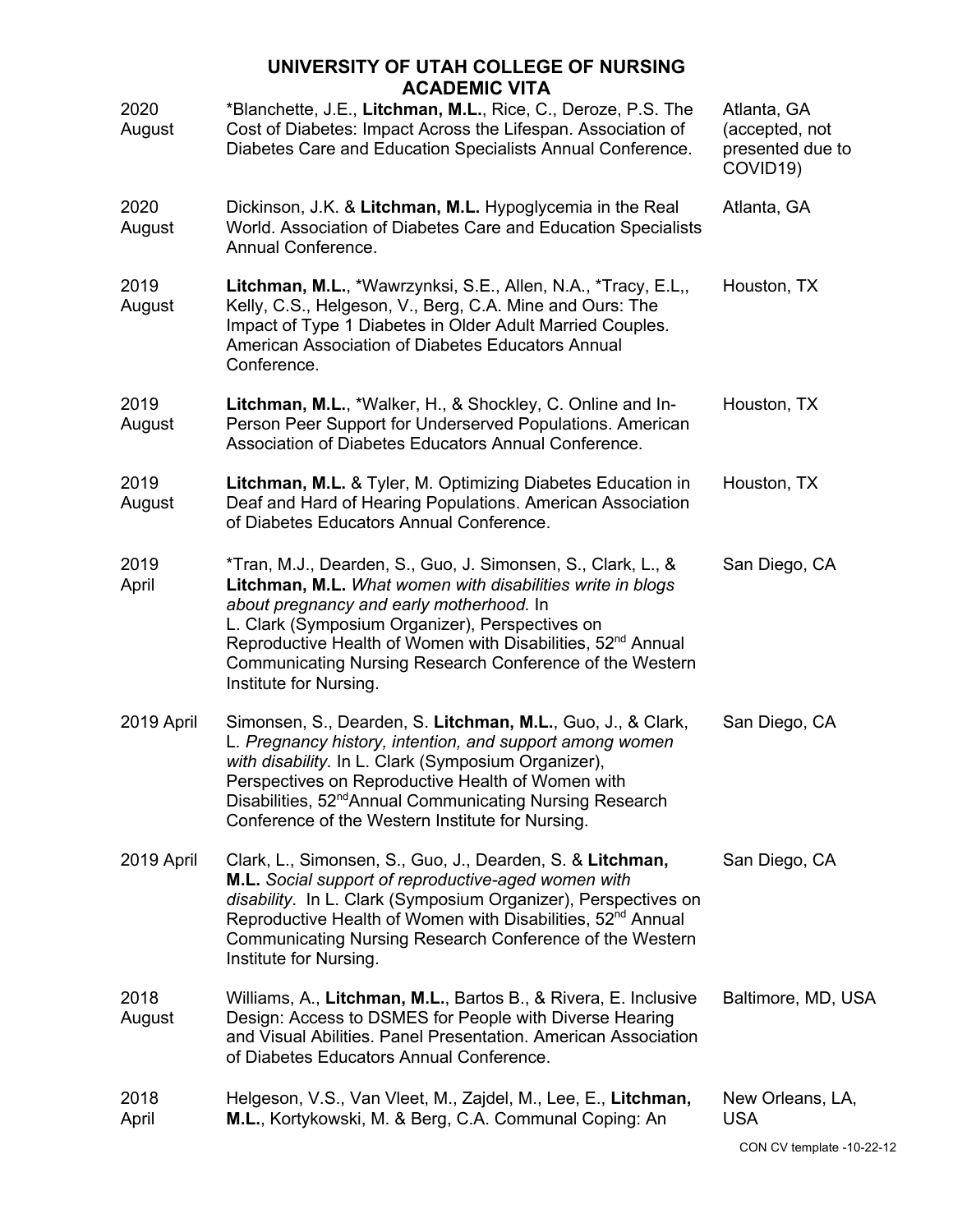Examination of Shared Illness Appraisal and Collaboration in the Context of Adults with Type 1 Diabetes. Conference Paper. 39<sup>th</sup> Annual Meeting and Scientific Sessions for the Society of Behavioral Medicine.

| 2018<br>April     | Berg, C.A., Helgeson, V.S., *Kelly, C., Lee, E., Van Vleet, M.,<br>Butner, J. & Litchman, M.L. Benefits of Support for Daily<br>Diabetes Management Depends on Shared Illness Appraisal in<br>Adult with Type 1 Diabetes. Conference Paper. 39th Annual<br>Meeting and Scientific Sessions for the Society of Behavioral<br>Medicine. | New Orleans, LA,<br><b>USA</b> |
|-------------------|---------------------------------------------------------------------------------------------------------------------------------------------------------------------------------------------------------------------------------------------------------------------------------------------------------------------------------------|--------------------------------|
| 2018<br>April     | Greenwood, D. & Litchman, M.L. Using Social Media to Co-<br>Design Research: Results of a PCORI Project. Conference<br>Paper. Western Institute of Nursing's 51 <sup>st</sup> Annual<br>Communicating Nursing Research Conference.                                                                                                    | Spokane, WA, USA               |
| 2018<br>April     | Litchman, M.L., *Tay, D.L. & Guo, J. Public Perceptions of<br>Nursing Following a High Profile Nurse Arrest. Conference<br>Paper. Western Institute of Nursing's 51 <sup>st</sup> Annual<br><b>Communicating Nursing Research Conference.</b>                                                                                         | Spokane, WA, USA.              |
| 2017<br>September | Litchman, M.L., Lewis, D., Ferrer, M., & Gee. P.M. Patients<br>Taking Charge: #WeAreNotWaiting, Medical Hacking, and<br>Non-FDA Approved Activities. Stanford's Medicine X.                                                                                                                                                           | Palo Alto, CA, USA             |
| 2017<br>September | Litchman, M.L., *Tran, M.J., Nelson, J., Gee, P.M. Maximizing<br>Technology to Bridge Care Transitions: Apps, Information<br>Exchange & EMRs. Stanford's Medicine X.                                                                                                                                                                  | Palo Alto, CA, USA             |
| 2017<br>August    | Litchman, M.L. & *Woodruff, W. Photosurveillance of Non-<br>FDA Approved Activity in the Diabetes Online Community. 44 <sup>th</sup><br>Annual Meeting of the American Association of Diabetes<br>Educators.                                                                                                                          | Indianapolis, IN, USA          |
| 2017<br>August    | Litchman, M.L., *Gabel, H., Head, R. & Gee, P.M. The Power<br>of "Me Too": An Analysis of Peer Health in the Diabetes Online<br>Community. 44 <sup>th</sup> Annual Meeting of the American Association<br>of Diabetes Educators.                                                                                                      | Indianapolis, IN, USA          |
| 2017<br>August    | Lamanna, J., Dickenson, J. & Litchman, M.L. Seeking<br>Answers to the Burning Questions: Research in Diabetes<br>Education. 44 <sup>th</sup> Annual Meeting of the American Association of<br>Diabetes Educators.                                                                                                                     | Indianapolis, IN, USA          |
| 2017<br>April     | Litchman, M.L., Snyder, C. & Gee, P. Me into Old Age: Aging<br>with the Diabetes Online Community. Conference Paper.<br>Western Institute of Nursing's 50 <sup>th</sup> Annual Communicating<br>Nursing Research Conference.                                                                                                          | Denver, CO, USA                |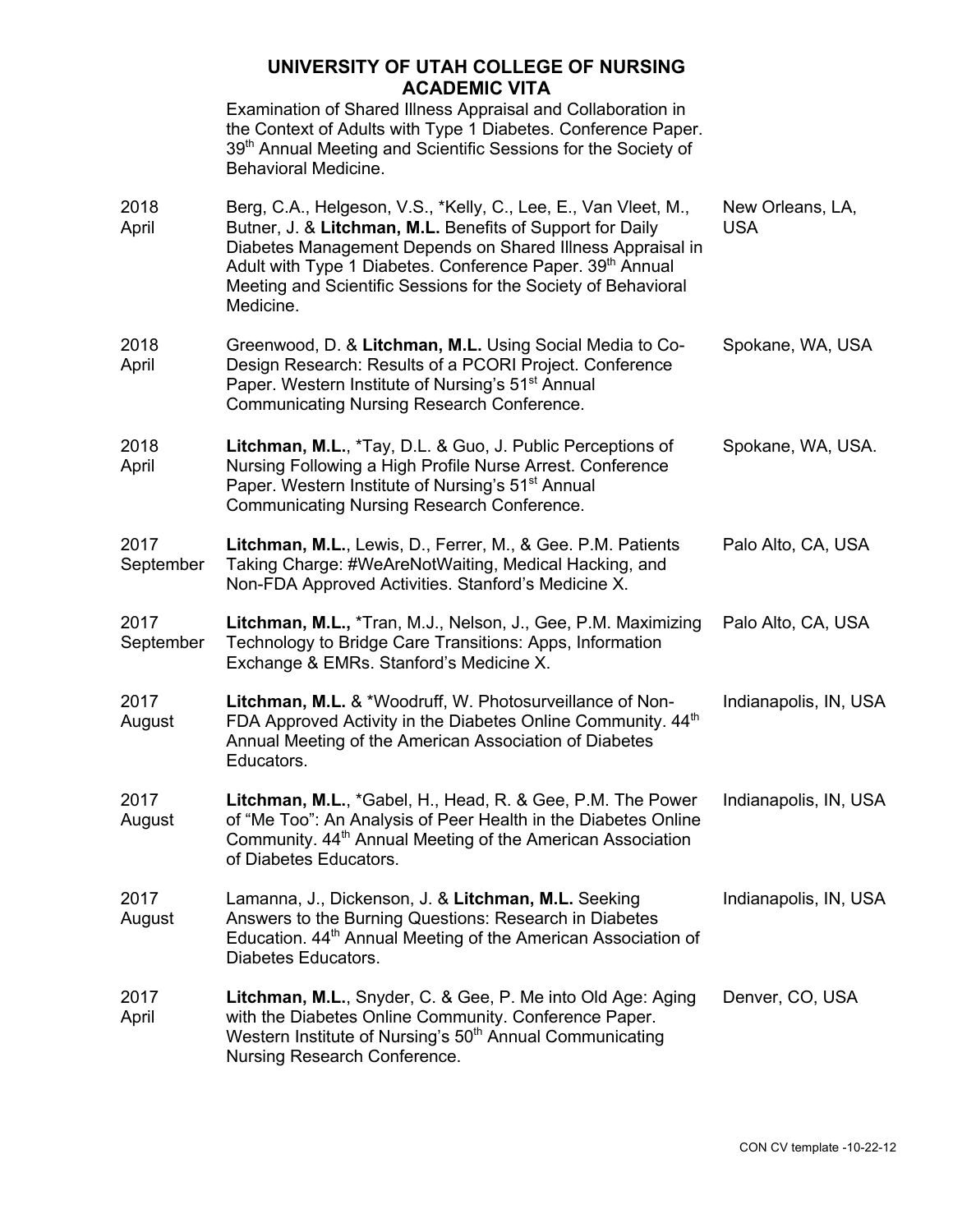|                   | UNIVERSITY OF UTAH COLLEGE OF NURSING<br><b>ACADEMIC VITA</b>                                                                                                                                                                                                      |                                   |
|-------------------|--------------------------------------------------------------------------------------------------------------------------------------------------------------------------------------------------------------------------------------------------------------------|-----------------------------------|
| 2017<br>April     | Litchman, M.L., Allen, N.A. & Berg, C. To Share or Not to<br>Share? A Qualitative Analysis of RT-CGM Data Sharing with<br>Care Partners. Conference Paper. Western Institute of<br>Nursing's 50 <sup>th</sup> Annual Communicating Nursing Research<br>Conference. | Denver, CO, USA                   |
| 2016<br>September | Litchman, M.L. & Allen, N.A. Real-Time Continuous Glucose<br>Monitoring Facilitates Safety in Older Adults with Type 1<br>Diabetes: A Qualitative Analysis. Stanford's Medicine X.                                                                                 | Palo Alto, CA. USA                |
| 2016<br>September | Litchman, M.L., Gee, P., Snider, C., Patmon, F. This Isn't<br>Your Grandparent's Computer: Improving the Health of Older<br>Adults Through Innovative Technology. Panel Presentation.<br>Stanford's Medicine X.                                                    | Palo Alto, CA. USA                |
| 2016<br>August    | Litchman, M.L. Enhancing Rese@rch Through the Power of<br>#SoMe (Social Media). Lunch and Learn. College of Nursing,<br>University of Utah.                                                                                                                        | Salt Lake City, UT,<br><b>USA</b> |
| 2015<br>September | Litchman, M.L. & Shockley, C. The Fakebetes Challenge:<br>Patient as Educator. Stanford's Medicine X   Ed.                                                                                                                                                         | Palo Alto, CA, USA                |
| 2015<br>September | Litchman, M.L., Berman, A., Lee. S., Delbanco, T. Older<br>Adults Taking Hold of their Health: Technologies that Foster<br>Transparency and Engagement (OpenNotes, Online<br>Communities, and Apps). Panel Presentation, Stanford's<br>Medicine X.                 | Palo Alto, CA, USA                |
| 2015<br>August    | Litchman, M.L. The Diabetes Online Community: A SOCIAL<br>MEDI(c)A(I) Approach to #DiabetesCare. 42nd Annual Meeting<br>of the American Association of Diabetes Educators.                                                                                         | New Orleans, LA,<br><b>USA</b>    |
| 2014<br>October   | Litchman, M.L., Edelman, L., & Donaldson, G. Engagement in<br>the Diabetes Online Community is Associated with Better<br>Glycemic Control. Medicine 2.014 Summit and World<br>Congress.                                                                            | Maui, HI, USA                     |
| 2012<br>June      | Litchman, M.L. Using Social Media to Gain Clinical Insight.<br>American Academy of Nurse Practitioners 27 <sup>th</sup> National<br>Conference.                                                                                                                    | Orlando, FL, USA                  |
| 2012<br>June      | Litchman, M.L., Ross, L., & Winmill, D. (2012). Diabetes<br>Management in the Elderly, Pregnant, and Autoimmune: A<br>Panel's Perspective. American Academy of Nurse<br>Practitioners 27 <sup>th</sup> National Conference.                                        | Orlando, FL, USA                  |

## 2. Invited Speeches / Lectures / Demonstrations

Dates Title, Sponsor Charles Containers and Location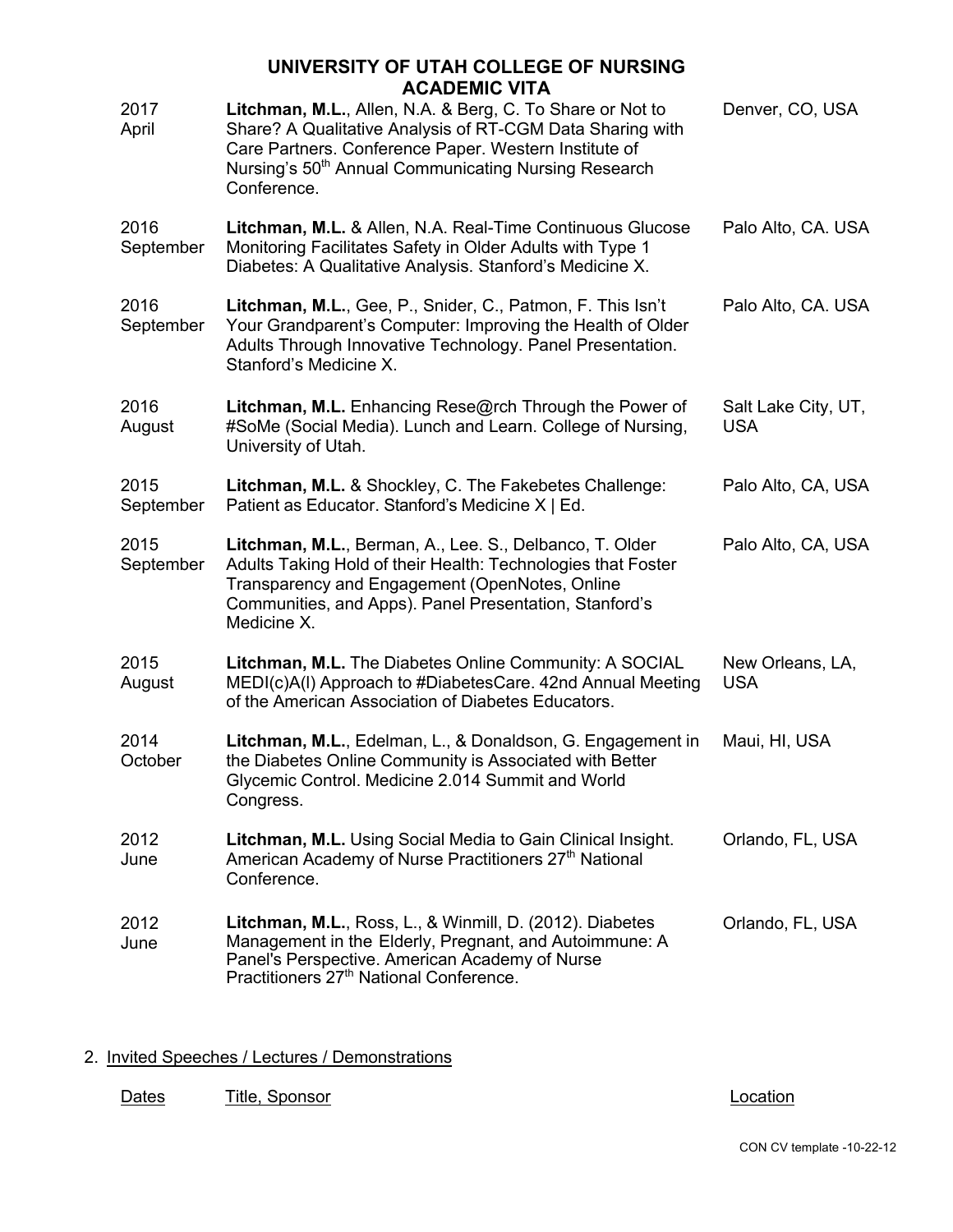| 2020<br>December               | \PLMIV VII.<br>Noel, K., Litchman, M.L., Chin, M., Gordon, T. Digital<br>Medicine's Role in Addressing Disparities and Inequities in<br>Healthcare. Keynote Panel. 4 <sup>th</sup> Annual NODE. Health Digital<br>Medicine Conference. | New York, NY<br>(virtual)        |
|--------------------------------|----------------------------------------------------------------------------------------------------------------------------------------------------------------------------------------------------------------------------------------|----------------------------------|
| 2020<br>November               | Litchman, M.L. I'll take My Healthcare Team with a side of<br>Peers. Invited Keynote. Australian Diabetes Congress.                                                                                                                    | Brisbane,<br>Australia (virtual) |
| 2020<br>November               | Mobilizing Your Research Beyond Publication. VPCAT Monthly<br>Meeting.                                                                                                                                                                 | Salt Lake City,<br>UT (virtual)  |
| 2020<br>November               | Impacting Policy for Research and Practice. University of<br>California Los Angeles, School of Nursing. N202 Philosophy of<br>Nursing Science Course.                                                                                  | Los Angeles, CA<br>(virtual)     |
| 2020<br>September<br>(invited) | Deroze, P., Litchman, M.L., Shockley, S.N., Hernandez, M.<br>Racial + Ethnic Disparities in Diabetes Care. Panel. Beyond<br>Type 1 September Summit.                                                                                   | Virtual                          |
| 2020<br>June<br>(invited)      | Litchman, M.L. "Is Peer Support the Answer for the<br>Technologically Challenged." Panel presentation for Taking the<br>Technology Plunge - Integrating Digital Technology into<br>Practice. American Diabetes Association             | Chicago, IL<br>(virtual)         |
| 2020<br>May<br>(invited)       | Litchman, M.L. Mobilizing Your Research Beyond Publication.<br>Jonas Nursing and Veterans Healthcare in Partnership with the<br>American Association of Colleges of Nursing.                                                           | Webinar                          |
| 2020<br>April                  | Litchman, M.L. Making Smart Pivots to Ensure Research<br>Success in the COVID-19 Landscape. University of Utah<br>College of Nursing.                                                                                                  | Salt Lake City,<br>UT            |
| 2020<br>March                  | Litchman, M.L. Science Communication: Mobilizing Your<br>Research Beyond Publication. Transforming Caregiving through<br>Science Research Innovation Team. University of Utah College<br>of Nursing.                                   | Salt Lake City,<br>UT            |
| 2020<br>March                  | Litchman, M.L. Science Communication: Mobilizing Your<br>Research Beyond Publication. T32 Seminar. University of Utah<br>College of Nursing.                                                                                           | Salt Lake City,<br>UT            |
| 2020<br>January                | Litchman, M.L. Mobilizing Your Research Beyond Publication.<br>Utah Women in Higher Education (UWHEN) quarterly meeting.                                                                                                               | Salt Lake City,<br>UT            |
| 2020<br>January                | Litchman, M.L. Online and Connected: Surviving the Cost of<br>Diabetes. Vice President's Health Sciences Research Forum.<br>University of Utah.                                                                                        | Salt Lake City,<br>UT            |
| 2019<br>November               | Curry, M., Doyle-Delgado, K., Litchman, M.L., Gee, P.M.<br>Talking About: DIY Hybrid closed-loop systems. Panel.<br>2019 Annual American Association of Diabetes Educators Utah                                                        | Sandy, UT, USA                   |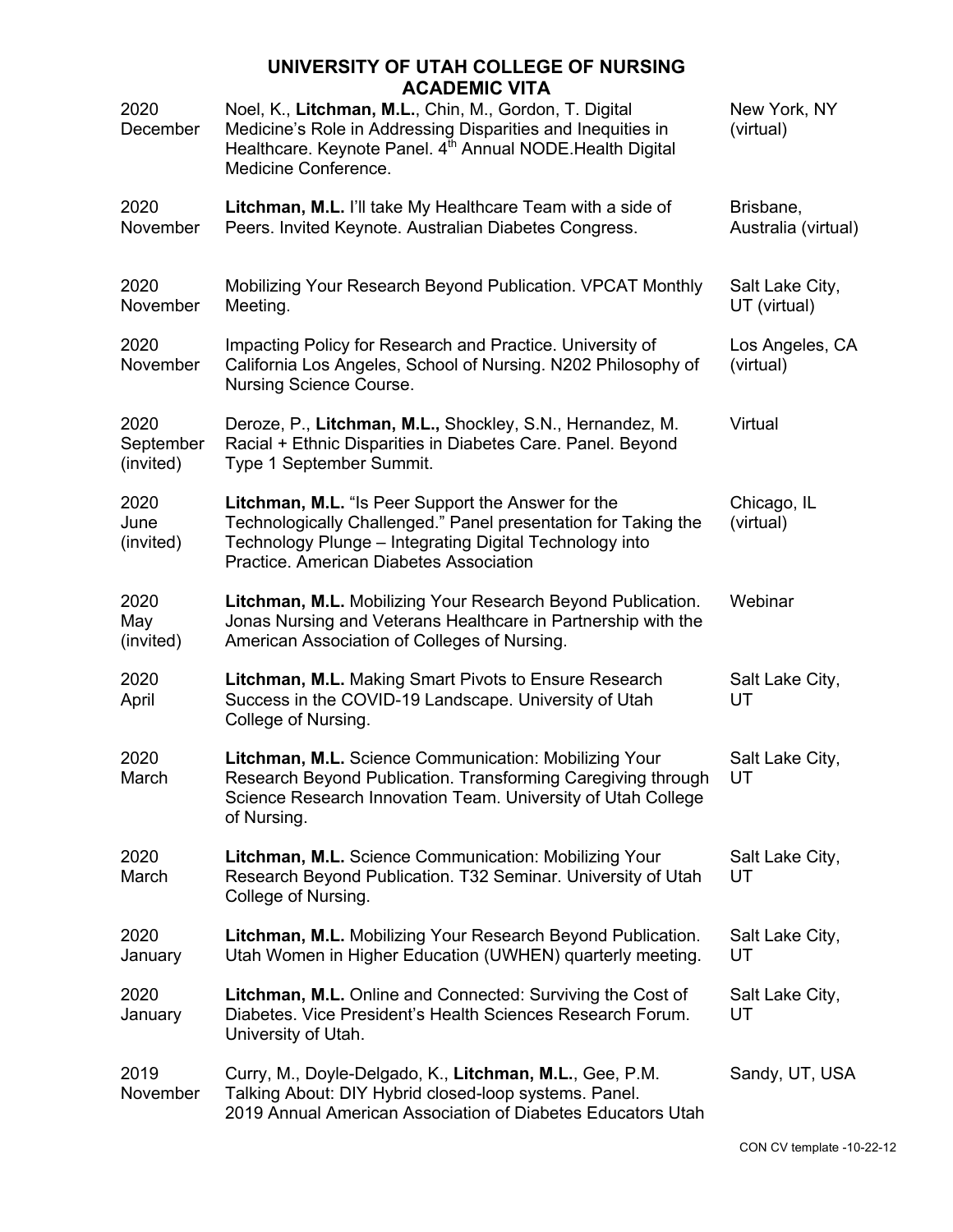Chapter Diabetes Update Conference.

| 2019<br>November  | Litchman, M.L. Digital Management of Diabetes. Key Note.<br>Intermountain Healthcare and Weber State University 2019<br>Annual Research Symposium.                                                                                      | Salt Lake City,<br>UT, USA    |
|-------------------|-----------------------------------------------------------------------------------------------------------------------------------------------------------------------------------------------------------------------------------------|-------------------------------|
| 2019<br>September | Litchman, M.L. Mobilizing Your Research Beyond Publication.<br>University of Utah Clinical Research and Methods Seminar.                                                                                                                | Salt Lake City,<br>UT, USA    |
| 2018<br>October   | Litchman, M.L. Online Peer Support in Adults with Type 1<br>Diabetes. University of Utah Diabetes and Metabolism Research<br>Retreat.                                                                                                   | Salt Lake City,<br>UT, USA    |
| 2018<br>August    | de Groot, M., Norton, A., Litchman, M.L., Beverly, E., The Role<br>of Peer Support in Mental Health. Key Note Panel Presentation.<br>American Association of Diabetes Educators Annual<br>Conference.                                   | Baltimore, MD,<br><b>USA</b>  |
| 2017<br>November  | Litchman, M.L. The Art of NP Contract Negotiation. Utah Nurse<br>Practitioner Student Association. University of Utah.                                                                                                                  | Salt Lake City,<br>UT, USA    |
| 2017<br>November  | Litchman, M.L., *Gabel, H., Fitzgerald, C., Hoyos, M.G., Lewis,<br>D., Gee, P.M. #WeAreNotWaiting - "I Want Life": The Medical<br>Device Hacking Patient Movement. Key Note Presentation.<br>DData Summit.                              | Palo Alto, CA,<br><b>USA</b>  |
| 2017<br>November  | Litchman, M.L. disABILITY: Optimizing Diabetes Education<br>Across the Lifespan in Individuals with Varying Cognitive<br>Accessibility. Invited Speaker, Breakout Session. American<br>Association of Diabetes Educators, Utah Chapter. | Sandy, UT, USA                |
| 2017<br>September | Litchman, M.L. & Altizer, R. Community Engagement and the<br>Diabetes Online Community. Invited Keynote Speaker.<br>TypeOneNation Summit, JDRF.                                                                                         | Sandy, UT, USA                |
| 2017<br>September | Litchman, M.L. Maximizing Social Media for Recruitment and<br>Data Collection. Webinar. Research Colloquium. Duquesne<br>University, School of Nursing.                                                                                 | Pittsburgh, PA,<br><b>USA</b> |
| 2017<br>September | Litchman, M.L., *Gabel, H., Fitzgerald, C., Hoyos, M.G., Lewis,<br>D., Gee, P.M. #WeAreNotWaiting - "I Want Life": The Medical<br>Device Hacking Patient Movement. Key Note Presentation.<br>Stanford Medicine X.                       | Palo Alto, CA,<br><b>USA</b>  |
| 2017<br>January   | Litchman, M.L. Enhancing Rese@rch Through the Power of<br>#SoMe (Social Media). Invited Speaker, Pre-Conference<br>Workshop. American Association of Colleges of Nursing,<br>Doctoral Education Conference.                             | San Diego, CA,<br><b>USA</b>  |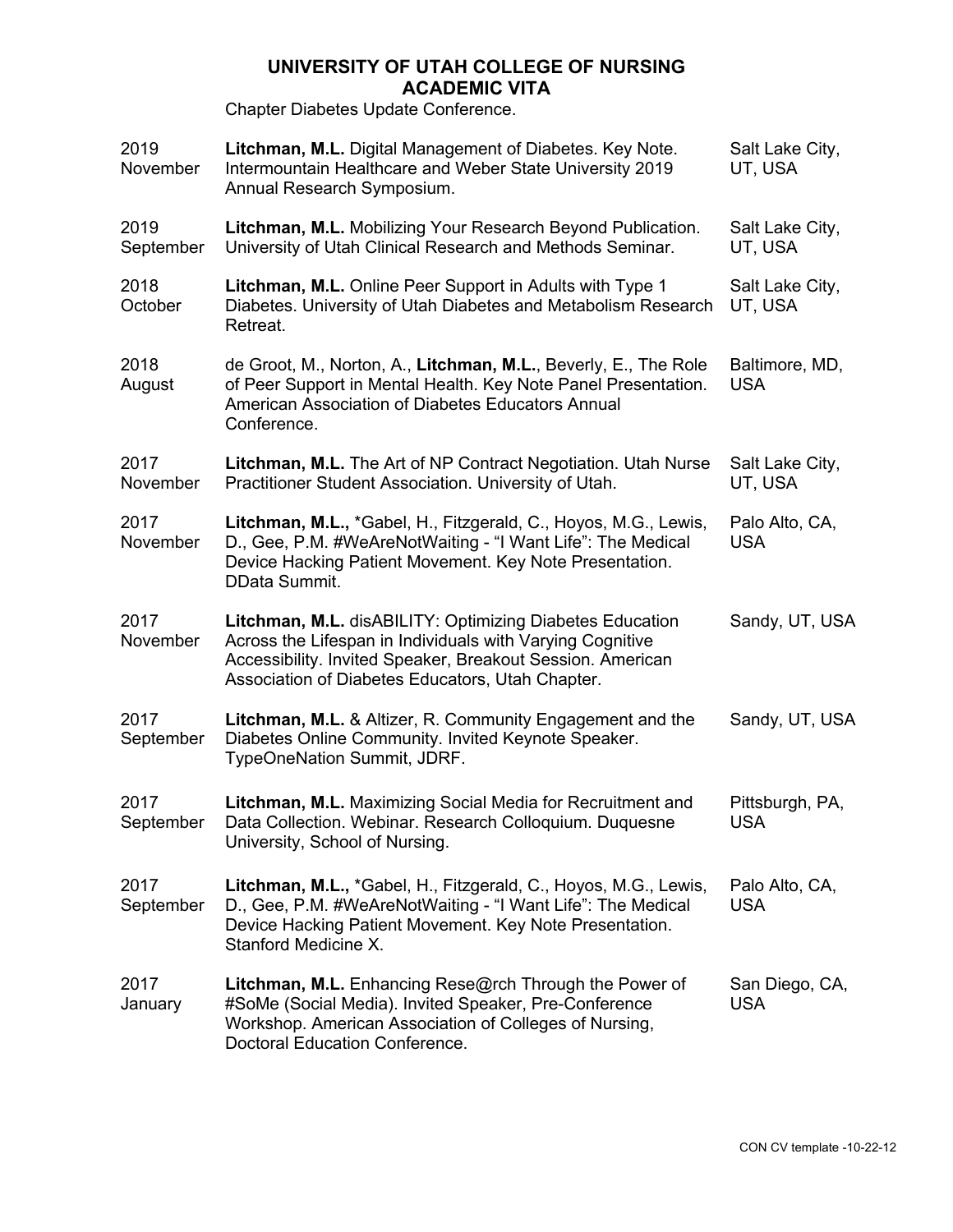| 2016<br>November | AVADLIVIIV VIIA<br>Litchman, M.L. From Patient Portal to Artificial Pancreas:<br>Technology to Support Diabetes Management. Invited Speaker,<br>Breakout Session. TypeOneNation Summit, JDRF.                                  | West Valley City,<br>UT, USA |
|------------------|--------------------------------------------------------------------------------------------------------------------------------------------------------------------------------------------------------------------------------|------------------------------|
| 2016<br>October  | Litchman, M.L. Maximizing Technology in Diverse Populations<br>to Support Diabetes Management. Invited Speaker, Breakout<br>Session. American Association of Diabetes Educators, Utah<br>Chapter.                              | Sandy, UT, USA               |
| 2016<br>October  | Litchman, M.L. The Power of "Me Too": An Analysis of Peer<br>Health in the Diabetes Online Community. Invited Speaker,<br>Plenary Session. American Association of Diabetes Educators,<br>Utah Chapter.                        | Sandy, UT, USA               |
| 2016<br>May      | Litchman, M.L. Supporting Diabetes in Diverse Populations<br>Using Technology. Invited Speaker, Breakout Session. The<br>Utah Health Information Technology Conference.                                                        | Sandy, UT, USA               |
| 2013<br>November | Litchman, M.L. Sociality in Diabetes Care: Connecting to<br>Enhance Your Clinical Skills. Invited Speaker, Breakout<br>Session. American Association of Diabetes Educators Utah<br>Chapter.                                    | Sandy, UT, USA               |
| 2012<br>November | Litchman, M.L. & Tran, M.J. Diabetes Mixer. Invited Speaker,<br>Plenary Session. American Association of Diabetes Educators,<br>Utah Chapter.                                                                                  | Sandy, UT, USA               |
| 2012<br>October  | Litchman, M.L. Diabetes Management: Considerations in the<br>Elderly. Invited Speaker, Plenary Session. The 17th Annual<br>Tennessee Valley Gerontology Conference. "The Silver Tsunami<br>- Preparing to Role with the Wave". | Florence, AL,<br><b>USA</b>  |
| 2012<br>October  | Litchman, M.L. Home Assessment: Getting the Whole Picture.<br>Invited Speaker, Plenary Session. The 17th Annual Tennessee<br>Valley Gerontology Conference. "The Silver Tsunami-<br>Preparing to Role with the Wave".          | Florence, AL,<br><b>USA</b>  |
| 2012             | Litchman, M.L. Insulin management in Family Practice. Invited<br>Speaker. St. Marks Hospital Family Practice Residents.                                                                                                        | Salt Lake City,<br>UT, USA   |
| 2012             | Litchman, M.L. Using Social Medial to Gain Clinical Insight.<br>Invited Speaker. University of Utah Mentoring for U "Social<br>Media and Your Career Workshop".                                                                | Salt Lake City,<br>UT, USA   |
| 2011             | Litchman, M.L. & Oliver, S. Early Career Nurses, Is Graduate<br>Education for You? Invited Speaker, Breakout Session.<br>National Student Nurses Association 59 <sup>th</sup> Annual Convention.                               | Salt Lake City,<br>UT, USA   |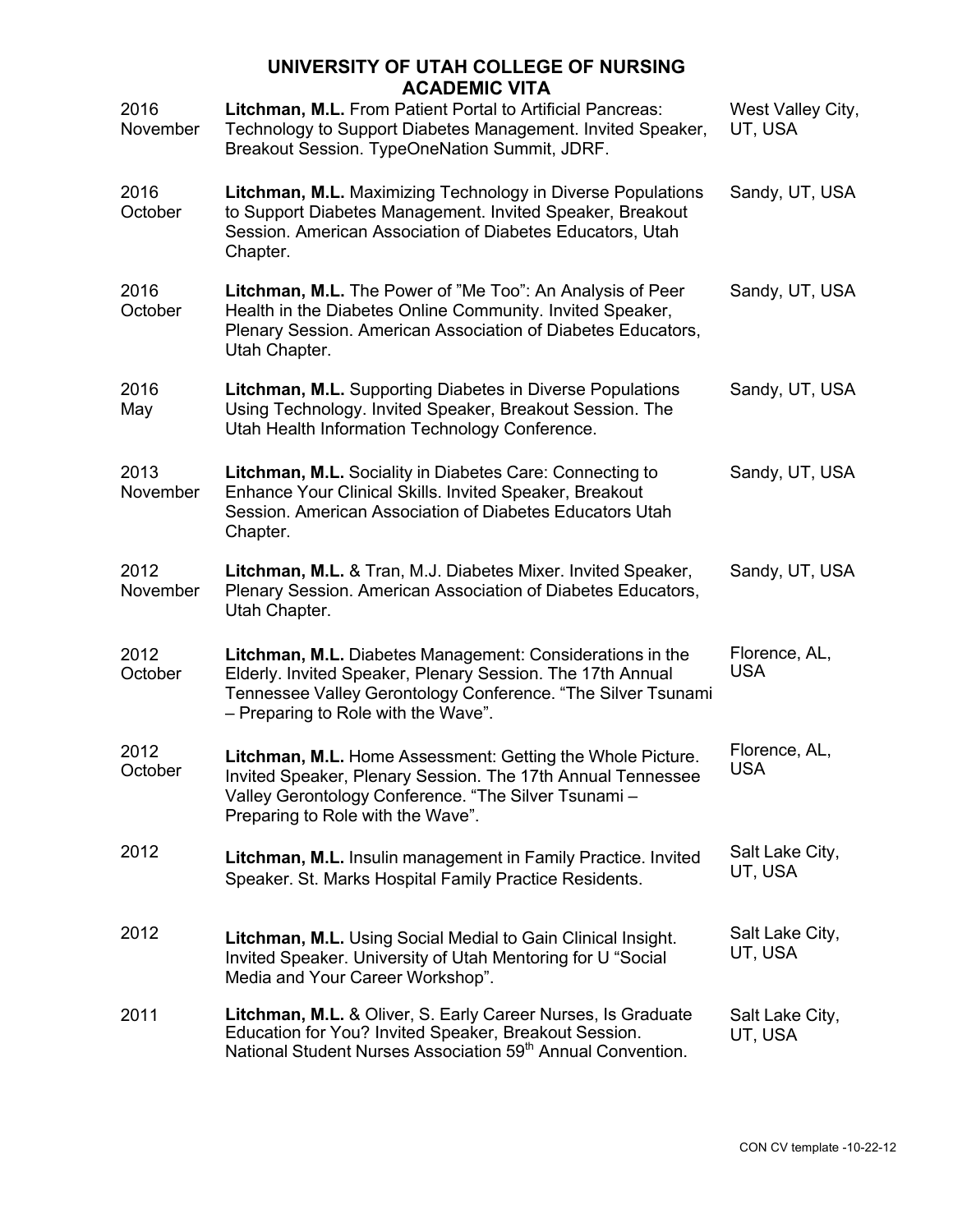- 2011 May **Litchman, M.L.** Diabetes: An Update of Medications and Technology. Invited Speaker, Plenary. Rocky Mountain Region Wound, Ostomy & Continence Nursing Society Conference. Salt Lake City, UT, USA
- 4. Media (selected highlights)

| <b>Dates</b><br>2020 | Title/Topic<br>The Black Market: Insulin Safety Concerns to<br>Know November 13, 2020                                              | <b>Type of Media</b><br>The Doctors, CW Television<br>Programming |
|----------------------|------------------------------------------------------------------------------------------------------------------------------------|-------------------------------------------------------------------|
| 2020                 | Diabetes patients turn to underground insulin<br>networks as COVID-19 exposes limits of copay<br>caps. October 1, 2020             | <b>CNN</b>                                                        |
| 2020                 | Inflated Insulin Costs lead to 'death or debt<br>dilemma' in the US. April 28, 2020                                                | CNN: Go There                                                     |
| 2020                 | Pricey Prescriptions Leave Patients Looking To<br>Eachother - Not the Healthcare System - for<br>Support. February 24, 2020.       | KUER 90.1 NPR Utah                                                |
| 2019                 | Why Diabetes Patients Are Getting Insulin From<br>Facebook. December 13, 2019.                                                     | <b>NPR Science Friday</b>                                         |
| 2019                 | Survey Shows Patients with Diabeates Turn to<br>Black Market for Supplies. December 17, 2019.                                      | Medscape                                                          |
| 2019                 | Utah Researchers Look Into Prescription Drug<br>Black Market. December 11, 2019.                                                   | KUER 90.1 NPR Utah                                                |
| 2019                 | As Diabetes Costs Soar, Many Turn to Black<br>Market for Help. December 9, 2019.                                                   | U.S. News & World Report                                          |
| 2019                 | U.S. Diabetes Patients Turn to 'Black Market' for<br>Medications, Supplies. December 4, 2019.                                      | <b>Reuters</b>                                                    |
| 2019                 | Insulin Users Decry 'Debt or Death Dilemma.'<br>Televised media interview related to research.<br>September 7, 2019.               | <b>KUTV Channel 2 News</b>                                        |
| 2019                 | The Science-Backed Reasons to Join a Diabetes<br>Online Community. Media interview related to<br>research. August 27, 2019.        | Everyday Health                                                   |
| 2019                 | People with Diabetes Forgoing Basic Needs in<br>Order to Survive According to New Studies.<br>Research Highlight. August 11, 2019. | Beyond Type 1                                                     |
| 2018                 | DIY Artificial Pancreas Users Tweet it "Changes<br>Lives." Media interview related to research.                                    | Medscape                                                          |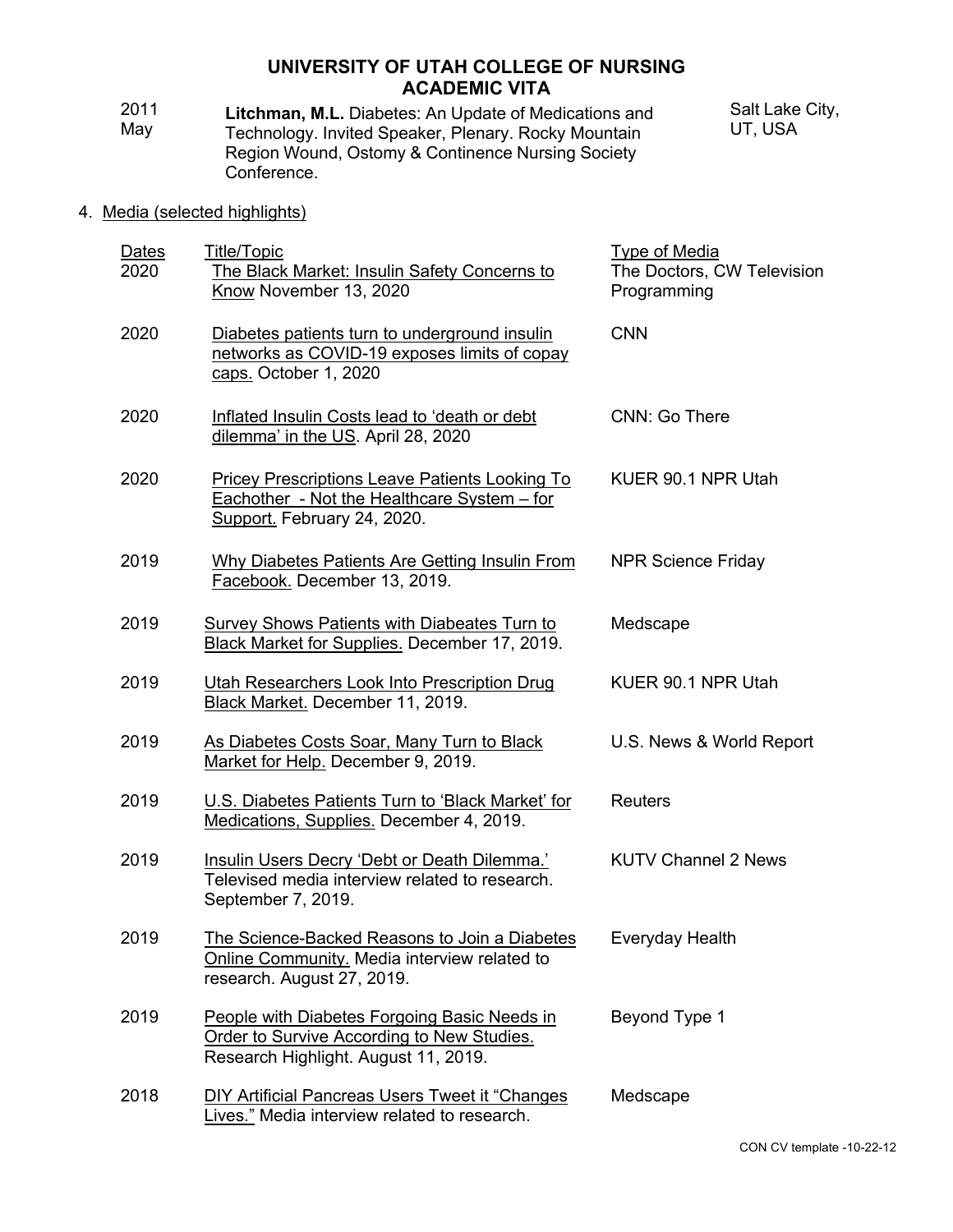September 13, 2018.

| 2018 | 'Citizen Scientists" Collaborate to Improve Access<br>to Care for T1D. Media interview related to<br>research. September 12, 2018.                        | <b>Cardiovascular Business</b>                                                                                                     |
|------|-----------------------------------------------------------------------------------------------------------------------------------------------------------|------------------------------------------------------------------------------------------------------------------------------------|
| 2018 | <b>Following Twitter Conversations Around Hacked</b><br>Diabetes Tools to Manage Blood Sugar. Media<br>interview related to research. September 11, 2018. | <b>Health News Digest</b>                                                                                                          |
| 2018 | Users Create DIY Hacks of Diabetes Management<br>Devices. Media Interview Related to Research.<br>September 11, 2018.                                     | dLife                                                                                                                              |
| 2018 | Diabetes Patients Are Hacking Together the Tech<br>They Need. Doctors Are Just Tuning In. Media<br>interview related to research. September 10, 2018.     | <b>Futurist</b>                                                                                                                    |
| 2018 | What is Diabetes? August 6, 2018.                                                                                                                         | <b>KSOP Radio</b>                                                                                                                  |
| 2017 | Real-Time Continuous Glucose Monitoring<br>Beneficial But Challenges Remain. December 20,<br>2017.                                                        | <b>Endocrinology Advisor</b>                                                                                                       |
| 2017 | Could Your Child's HCP Handle a Case of<br>"Fakebetes"? September 22, 2017.                                                                               | T1D Everyday Magic - a<br>website produced by Disney and<br>sponsored by Lilly Diabetes                                            |
| 2017 | <b>Just Talking Podcast: With Michelle Litchman.</b><br>August 22, 2017                                                                                   | <b>Just Talking Podcast</b>                                                                                                        |
| 2017 | Continuous Glucose Monitors Aren't Just for<br>Abdomens Anymore. Media interview related to<br>research. August 8, 2017.                                  | <b>Clinical Endocrinology News</b>                                                                                                 |
| 2017 | Diabetics Learn to Wear Monitor from Instagram.<br>Media interview related to research. August 7,<br>2017.                                                | WebMD                                                                                                                              |
| 2017 | Instagram Shows How Diabetics Really Wear a<br>Glucose Monitor. Media interview related to<br>research. August 7, 2017.                                   | US News and World Report<br>Health                                                                                                 |
| 2017 | Health Minute: Continuous Glucose Monitoring.<br>July 11, 2017.                                                                                           | The Scope Radio                                                                                                                    |
| 2017 | <b>Online Peer Health for Managing Diabetes. Media</b><br>interview related to research. June 23, 2017.                                                   | The Scope Radio                                                                                                                    |
| 2017 | Partnering with Your Care Team: Type 2 Diabetes.<br>Clinical Practice Highlight. June 2017.                                                               | <b>Health Monitor, Diabetes Edition</b><br>(Magazine network with<br>distribution to 120,000 hospitals<br>and clinics nationwide). |
| 2017 | Special Guest Contributor, Diabetes. April 6, 2017.                                                                                                       | Telemundo Utah News,<br>CON CV template -10-22-12                                                                                  |